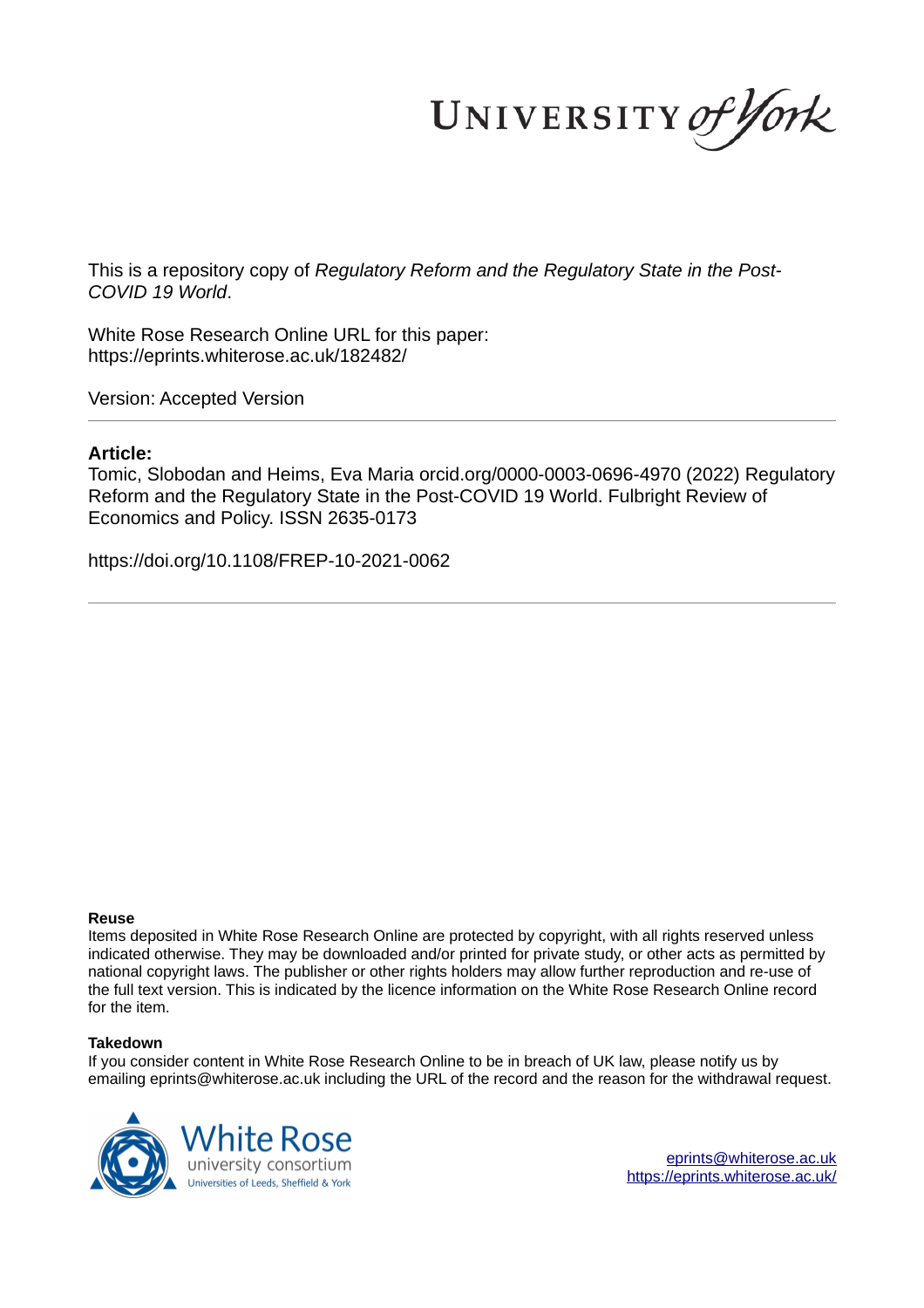# Regulatory reform and the regulatory state in the AQ: 4 **post-COVID-19 world** world

https://www.emerald.com/insight/2635-0173.htm

The current issue and full text archive of this journal is available on Emerald Insight at:

AQ: 1<br>AQ: 2 Department of Business and Social Sciences. Unive Department of Business and Social Sciences, University of York, York, UK, and Eva Heims

*Department of Politics, University of York, York, UK*

# Abstract

Purpose – Reflecting on recent empirical developments and insights from regulatory state theory, this paper considers directions in which the regulatory state could develop in the post-COVID-19 era.

Design/methodology/approach – A de-contextualised analysis of regulatory developments based on prior regulatory state literature and literature on post-crisis responses, as well as current empirical developments. These are coupled with considerations of comparative scenarios for the development of the regulatory state. Findings – Predicting the direction in which the regulatory state will develop is inherently challenging, particularly at this early stage. Yet, the conceptual framework we have laid out points to possible futures of the regulatory state and the domestic and international factors that might mediate these futures.

Originality/value – Providing a structured approach to the analysis of the regulatory state based on a synthesis of the literature on the regulatory state, public management reform and global regulatory shifts.

Keywords Regulatory reform, Regulatory state, Deregulation, Global regulatory landscape,

Regulatory capitalism, Post-COVID

Paper type Research paper

# 1. Introduction

Following the COVID-19 pandemic, social, political and economic realities will significantly change, transforming the regulatory landscape around the world. How might the shape of regulatory capitalism (Braithwaite, 2000; Levi-Faur, 2005) and the outlook of the regulatory state (Majone, 1994, 1997; Loughlin & Scott, 1997; Scott, 2000; Lodge, 2008), as its key embodiment, be transformed as a result of this changing post-COVID-19 regulatory landscape?

Given the pandemic's prominence and scale, a conversation about its potential impact on the regulatory state would aptly fit into the broader conversation about the pandemic's implications for governance systems (Dunlop, Ongaro & Baker, 2020). Of course, analysing, from this vantage point, the future of regulatory capitalism is a challenging endeavour. The crisis is not over, and its full scale and cost are yet to be realised. This is why, instead of offering firm predictions, we will discuss possible directions and scenarios of regulatory change. Our analysis will point to various pandemic legacies and discuss how they might transform the regulatory landscape. We will highlight a variety of possible regulatory implications of these legacies and outline regulatory complementarities and tensions between these implications. We will also indicate factors, domestic and international, that might play a

© Slobodan Tomic and Eva Heims. Published in *Fulbright Review of Economics and Policy*. Published by Emerald Publishing Limited. This article is published under the Creative Commons Attribution (CC BY 4.0) licence. Anyone may reproduce, distribute, translate and create derivative works of this article (for both commercial and non-commercial purposes), subject to full attribution to the original publication and authors. The full terms of this licence may be seen at http://creativecommons.org/licences/by/4.0/ legalcode

state in the post-COVID-19

Regulatory

Received 6 October 2021 Revised 4 November 2021 Accepted 7 December 2021



Fulbright Review of Economics and Policy Emerald Publishing Limited e-ISSN: 2635-0181 p-ISSN: 2635-0173 DOI 10.1108/FREP-10-2021-0062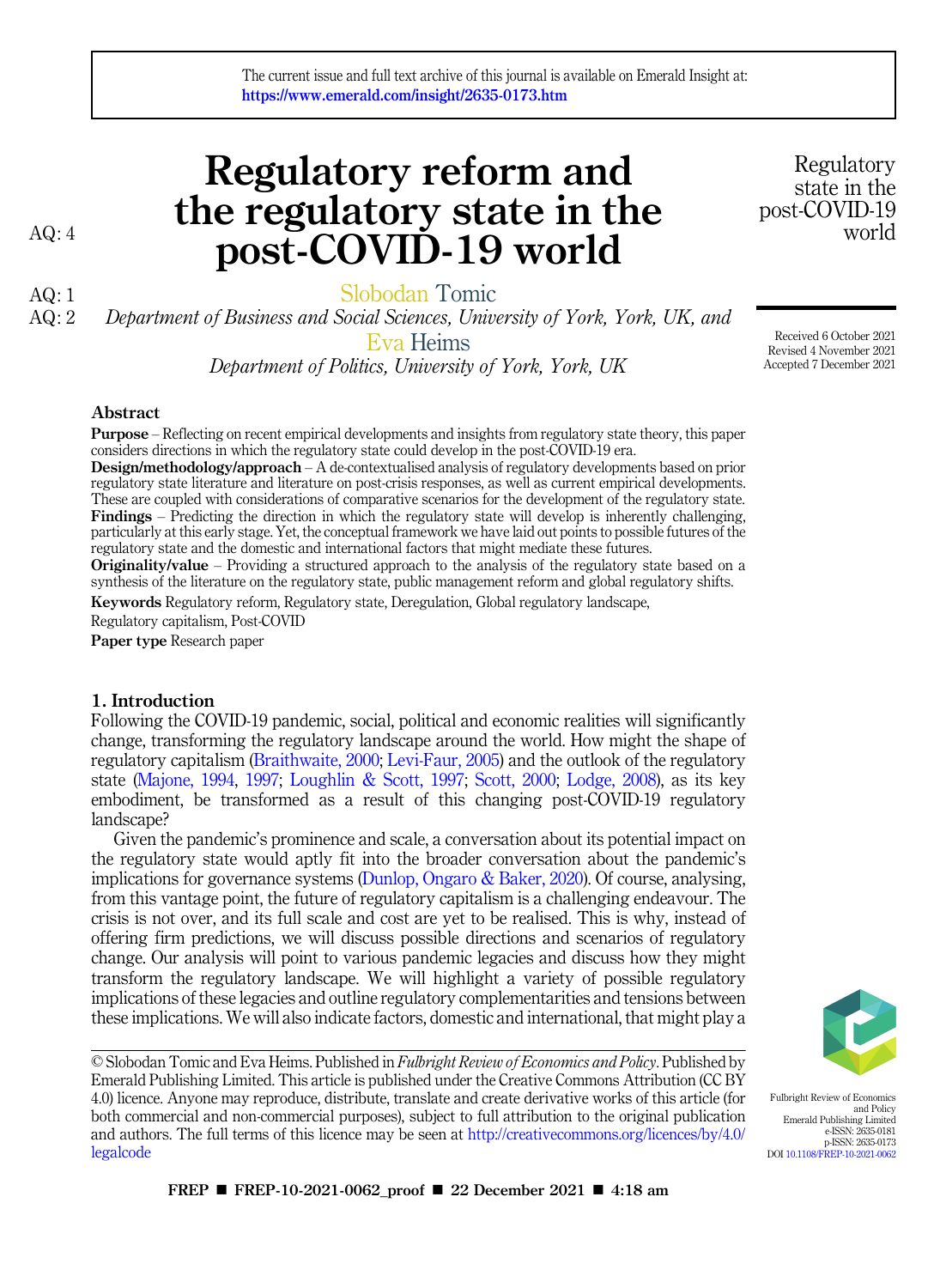key role in mediating these implications, discussing how they could determine the eventual shape of the regulatory state.

It is a common occurrence that major international crises trigger regulatory reform. Even so, the COVID-19 pandemic is expected to have a greater and more wide-ranging impact on regulatory reform than other crises. Its economic consequences will be stronger than in any previous crisis in modern history, and its geographical span, too, will be unprecedented, as the "pinch" of the crisis will be felt all over the world, with no country left unaffected. Even though it started as a health pandemic, not as a consequence of a regulatory failure or regulatory crisis (Hutter & Lloyd-Bostock, 2017), managing post-COVID-19 recovery will nonetheless require extensive regulatory changes.

This paper is situated in a broader scholarly conversation concerning the development of regulatory capitalism (Braithwaite & Drahos, 2000; Levi-Faur, 2005), contributing to debates around the shape and operation of the regulatory state (Majone, 1994, 1997; Loughlin & Scott, 1997; Moran, 2002, 2003; Lodge, 2008), particularly in the context of changing socio-political settings (Koop & Lodge, 2020). The paper draws on and feeds into the argument that the regulatory state is one morph of the polymorphic state's political economy model. Developments in the welfare state impact the nature of the regulatory state, just as the organisation of the regulatory state has welfare implications (Levi-Faur, 2014). Welfare decisions made during the post-pandemic economic legacy will impact regulatory reform, amongst others. The paper also argues that the analysis of the future of the regulatory state needs to take into account the impact of the global regulatory environment on domestic regulatory developments, particularly in the context of ongoing global regulatory shifts  $(Lavenez, Serrano & Büthe, 2021).$ 

#### 2. The evolution of the regulatory state and crises

In the contemporary era of regulatory capitalism (Braithwaite & Drahos, 2000; Levi-Faur, 2005), regulation represents a key instrument of governance (Koop & Lodge, 2017). Regulation is steering the behaviour of businesses as well as social and political actors through rules (Higgins, 1997; Moran, 2003, p. 13). Two key areas of regulation are economic and social regulation. The former relates to the rights and obligations of market participants in shaping market conditions and competition (Stigler, 1971; Peltzman, Levine & Noll, 1989); the latter is related to the introduction of social and environmental standards. The directions AQ : 5 of economic and social regulation in one society will not necessarily correspond to each other; one area might be highly regulated and the other deregulated, just as both areas could be highly (de)regulated at the same time.

Central to the analysis of regulation is the concept of the regulatory state, a term that implies two notions across two different geographical contexts. In the American tradition, the concept of the regulatory state is equated with the volume of rules and standards that are imposed on businesses and other social actors (see, e.g. Sunstein, 1990). The regulatory state is thus synonymous with a highly regulated society, as opposed to a "deregulated state", where actors operate unconstrained by rules. In the European tradition, the concept of the regulatory state is synonymised with the institutional model of Independent Regulatory Agencies (IRAs), which are structurally separated from the central government, thus enjoying greater potential to produce credible, time-consistent and expertise-driven regulatory decisions (Majone, 1994, 1997; Gilardi, 2002). The European notion of the regulatory state revolves around the question "who makes the regulation and how", whereas the American tradition asks "how prescriptive the regulations are and how much the markets and social life are regulated as a result". Rather than choosing one notion over another for our analysis, it was suitable to unify both notions; when integrated, they encompass two key questions – the "who" and the "what" of regulatory governance – that are at the heart of our analysis of regulatory reform and regulatory developments.

FREP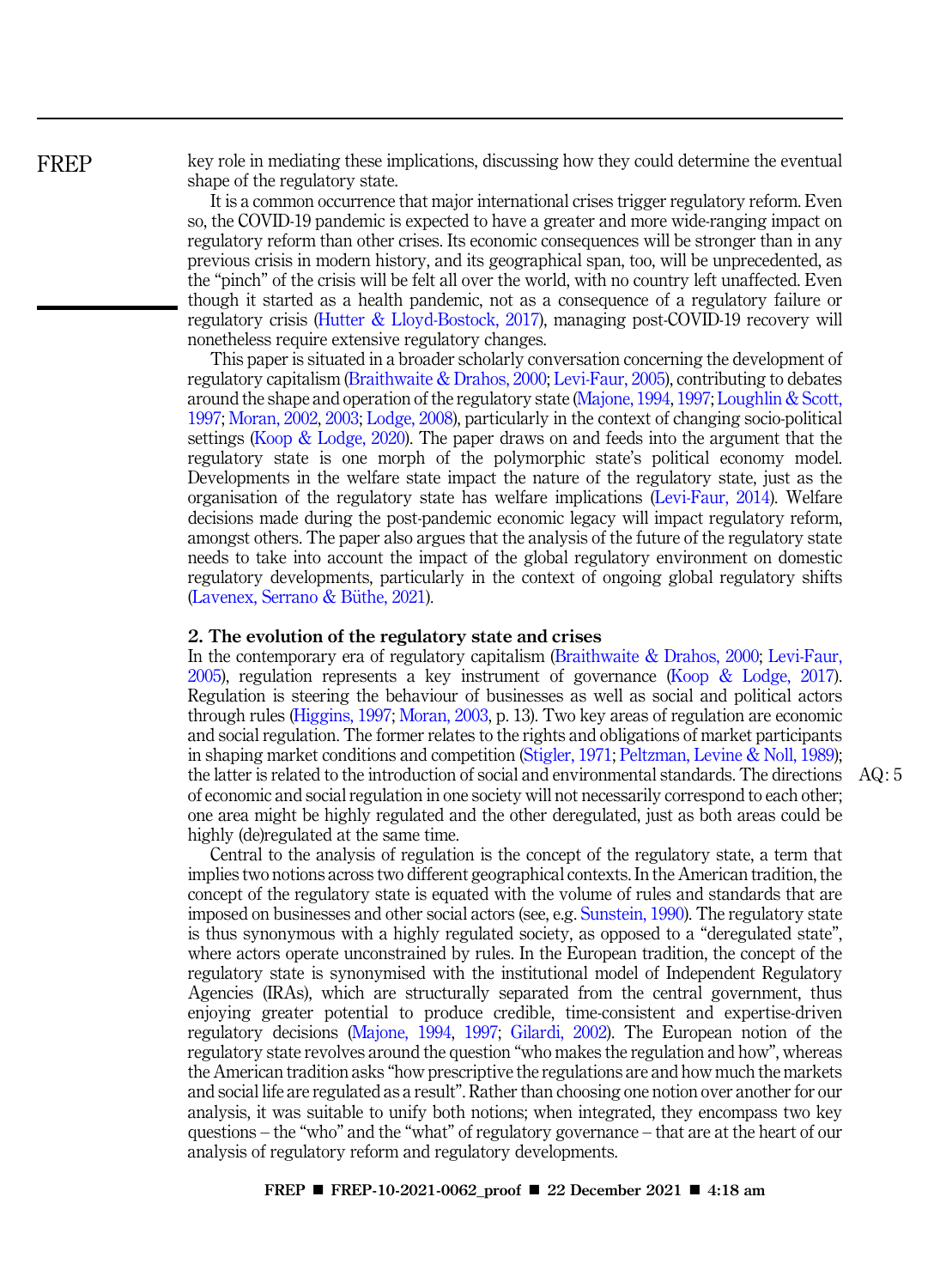Regulatory systems differ according to the "who", "what" and "how" of regulatory governance. On the "who" component, we can distinguish between (1) regulatory governance performed by the government or other political actors under the government's control or within the political locus of power; (2) an independent regulator – the institutional form that is, in the European tradition, the pillar of the regulatory state (Majone, 1997; Gilardi, Jordana & Levi-Faur, 2006), which, while insulated from the government, still commands public authority; and (3) a non-state actor (or group of actors); in systems characterised as the "new regulatory state" (Braithwaite, 2000), such actors play prominent roles.

Even when, in one state, one type of the above actors holds predominant regulatory powers, in reality, regulatory systems and practices will involve all of them, at least in some stages of the regulatory process, be it the standard-setting, monitoring or enforcement stage (Braithwaite & Drahos, 2000, p. 3). With regulatory evolution, such constellations of their roles and powers can change. Sometimes, powers shift from one actor to another; and at other times, powers become shared or joined (e.g. in collaborative regulatory arrangements; see, e.g. Gunningham, 2009).

The "what" of regulatory governance refers to whether a sector is regulated or deregulated. Highly regulated sectors feature extensive and/or comprehensive regulations; deregulated sectors are characterised by few, if any, regulatory rules for the involved actors.

Further, the "how" of regulatory governance refers to enforcement strategies and styles – the ways in which various regulatory techniques and instruments are applied. Regulatory strategies can range from command and control, characterised by direct oversight and sanctioning; to other forms of standard-based regulation; to responsive regulation, characterised by the enforcement pyramid, where sanctions are escalated as noncompliance recurs; to risk-based regulation, where resources are directed towards the riskiest elements of the sector; to other strategies (Baldwin, Cave & Lodge, 2012, pp. 105–311). Overall, to analyse variations in regulatory systems, including their evolution over time, changes across these three elements need to be scrutinised. Thus, to assess the impact of the COVID-19 pandemic on regulatory developments, one needs to examine whether and how its legacy will shape the "who", "what" and "how" of regulatory governance in specific states.

## *2.1 The evolution of the regulatory state*

Regulatory systems are not static; they evolve and change over time. In "regular" times, regulatory systems change as a result of everyday social, technological and political developments. As socio-technological development imposes new challenges and priorities, the need to regulate them comes to the fore; then, socio-political mobilisation and contestation ensue during which stakeholders and political actors articulate and assert their views and proposals, affecting the extent of regulatory change. In "regular", non-crisis times, developments typically lead to less-abrupt and less-comprehensive regulatory changes than those following major crises, although, even if incremental and gradual, such changes can lead to radical transformations (Streeck & Thelen, 2005) of a regulatory state.

Struggles for regulatory change usually take place in domestic arenas but are part of the wider context of increasing internationalisation. Following the "neo-liberal" revolution, internationalisation has been seen as the key force behind policy and regulatory developments alike. Internationalisation refers to increased market integration worldwide, with rising interdependence among states and markets and greater mobility of capital, goods and humans (Simmons, Dobbin & Garrett, 2008). While domestic factors play a role in mediating how regulatory changes will play out, internationalisation can often impose constraints regarding the direction and extent of such changes. For instance, internationalisation has recently often been portrayed as producing ever-increasing economic deregulation (but, for a different, "deregulation that didn't happen" argument, see Vogel, 2018).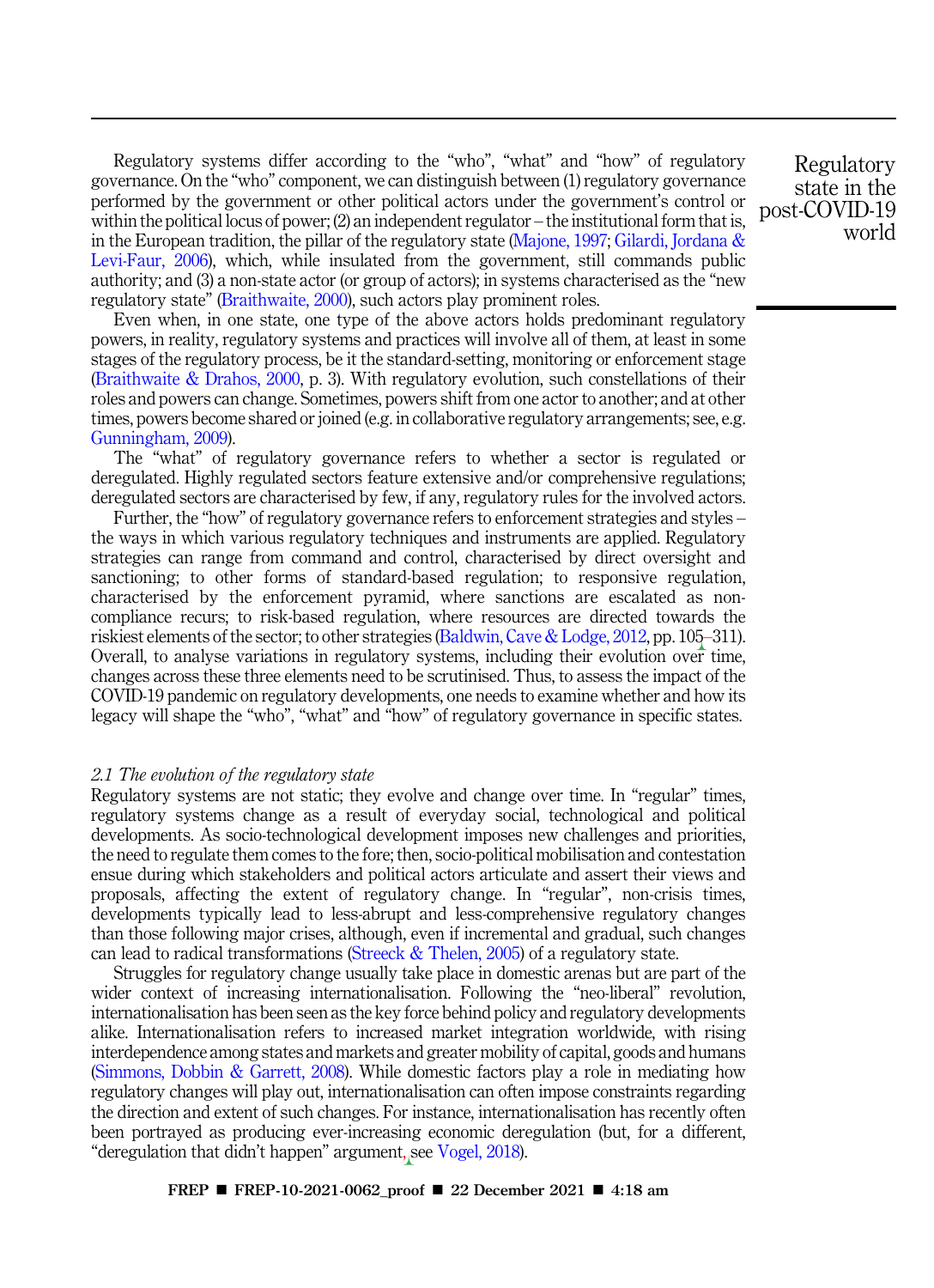FREP

Major regulatory changes can be particularly catalysed by crises because the latter are moments of reflection and necessity. Reflection entails a reconsideration of extant regulatory weaknesses and failings, and necessity, usually economic, forces political actors to rethink the governance model in order to minimise economic harm and achieve recovery. As such, crises represent apt times, i.e. windows of opportunity (Kingdon, 1984), during which policy and political entrepreneurs can mobilise around regulatory reform.

Regulatory reforms that usually follow major crises can differ in scope and depth. Sometimes, they will be based on regulatory "fixes" in the "hit" sector. This is especially the case in situations in which a regulatory failure has caused the crisis. The reform would therefore be aimed at dispelling the root cause of the failure to prevent the occurrence of similar future crises. Following the latest Global Financial Crisis (2007–2008), for instance, a number of regulatory "fixes" were made to the system of financial regulation, from the introduction of tighter reporting procedures for financial transactions, to the enactment of increased transparency measures, to the establishment of new oversight institutions (Black, 2010; Cioffi, 2011).

Sometimes, a crisis will lead to a paradigm change (Hood, 1994), which could be accompanied by an overarching change in public management and/or the state's political economy model. Take the 1970s economic crisis, for instance, after which, first in the UK and later across an increasing number of countries across the world, the state-ownership model was replaced by a liberalised model centred around market competition in newly privatised industries. While New Public Management was introduced in the public sector (Hood, 1991), a host of regulatory institutions and rules were introduced for privatised industries in order to ensure that social objectives were not compromised and that market distortions and abuses did not cause destabilising negative externalities (Heald, 1988; Scott, 2006). The Great Depression from the late 1920s to the early 1930s is an example of the rise of the welfare state, which was intended to mitigate the adverse effects of the economic recession (Amenta & Carruthers, 1988).

Whether there will be a paradigm shift or only a regulatory fix depends on how systemic the crisis is and whether its consequences entail a radical transformation. "Policy entrepreneurs" also have some scope in imposing their interpretation of the crisis and how far-reaching the regulatory changes need to be in order to address the crisis. Of course, one of the constraints in shaping how far-reaching a regulatory reform will be is related to resources; it is often the case that in a (post)crisis period, a state's resources are depleted, which limits the choice of regulations and institutions for dealing with the crisis legacy (e.g. in times of austerity, governments can "hollow out" some regulators, giving space to non-state, "communitarian" actors to undertake some regulatory tasks and/or replacing state regulation with self-regulatory or meta-regulatory schemes, shifting the burden of the regulatory scheme to regulated parties).

#### *2.2 Towards (de)regulation?*

The regulatory literature offers no explicit predictions regarding the direction in which regulatory reform could be implemented following a major crisis. Yet, a tentative hypothesis might be that the regulation vs deregulation direction will depend on whether the crisis in question is regulatory or economic in nature. Regulatory crises are caused by a weak or flawed regulation or a regulatory institution that enables negative externalities to destabilise the system. In economic and public management crises, it is a dysfunctional public management or political economy model that has triggered the crisis.

If the root cause of a crisis is regulatory, a pro-regulation reform will likely be initiated to create new, stricter rules and to set up new institutions to oversee the system and the new rules' implementation, as seen in the aftermath of the 2008 financial crisis (Black, 2010).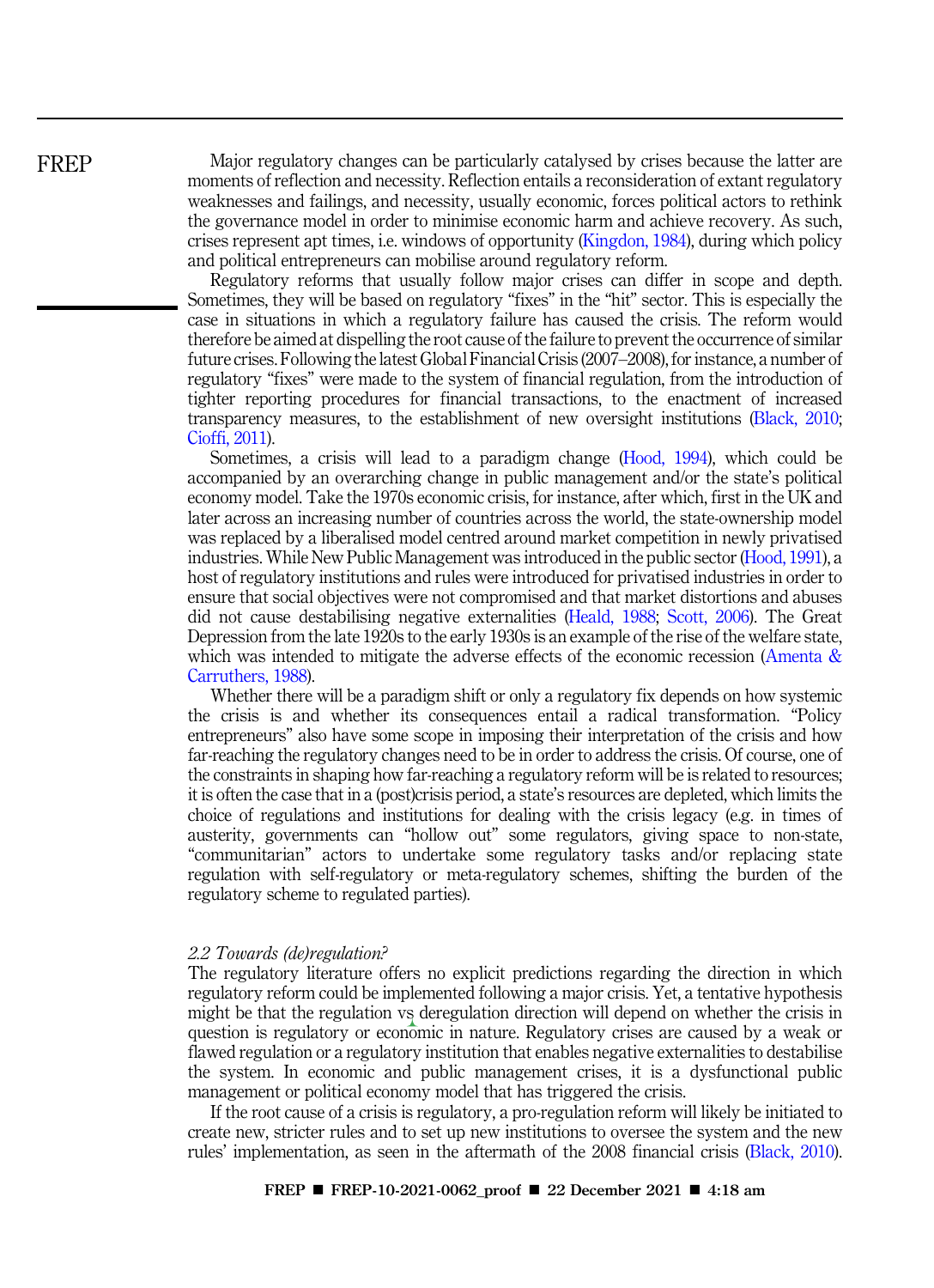For non-regulatory crises, the direction of regulatory reform will depend on whether the crisis was triggered by "excessive government involvement" as well as whether, in the recovery process, a stronger government role is needed. This stronger role can involve, for instance, the government acting as an investor or a market coordinator or consolidator. After the 1970s crisis, where excessive government control and ownership were seen as the key contributors to the crisis, economies were deregulated (in the sense of ownership), and the government's role in economic life was reduced. After the Great Depression, on the other hand, the government's role was expanded through a new investment role and the rise of the welfare state.

Regulatory state in the post-COVID-19 world

# 3. Prior crises and the post-COVID-19 legacy

The current pandemic-related crisis is different from previous global crises in several major respects. Most notably, it fits neither of the two cause-narratives described above. As a health pandemic, it is unique in that its cause was neither regulatory nor economic-managerial. The pandemic initially emerged as a health crisis, thereafter evolving into an economic crisis as well, whose size and comprehensiveness have turned out to be unprecedented in modern history; its economic damage will be more extensive than in previous global crises (Roubini, 2021).

While in every crisis, a rethinking of the role of the state and/or the regulatory state is required to support the recovery process, post-pandemic management, in this case, will require dealing with other legacies as well, namely perceptual and institutional legacies, which, unlike previous crises, will enable multiple interpretations and will give ground to more severe and wide-ranging contestation than before.

The post-pandemic response will not aim to dispel underlying failings of the stateeconomy model but will primarily be oriented towards achieving economic recovery. At the same time, one of the priorities in the recovery period will be sustainable growth, given the perceptual legacy discussed below, whether in relation to "green growth" or health policies. Most importantly, the ongoing crisis is enabling various interpretations of how best to overcome it. Unlike prior crises, there is no single direction regarding the future course of the pandemic. Different narratives could be proffered, each highlighting different "key lessons" from the crisis and the priorities that the crisis response should address, whether these are related to health and/or environmental considerations, the underlying political economy model, or the public management model, i.e. the way the state is run and organised. The crisis is presenting options for mobilisation on various issues, from sustainability to recovery to human rights issues. One thing, however, is certain: the post-COVID-19 legacy will be complex and multi-dimensional, changing the socio-political habitat in a way that will lead not to unidirectional but to potentially varying implications.

The post-COVID-19 recovery will take place in a specific international, technological and political environment in a context of unprecedented internationalisation and technological progress as well as hyper-politicisation. The following section reviews three types of legacy that the COVID-19 crisis will leave and with which policymakers' public management and regulatory responses will need to grapple.

## *3.1 The economic legacy*

The scale of the economic damage of the COVID-19 pandemic is unprecedented in modern history. Economic growth has been stifled, with double-digit annual decreases in GDP being observed across the world. For instance, in the UK, in 2020, the GDP fell by around 10% (Milliken & Schomberg, 2021), and projections are that, for social and economic mitigation measures alone, the UK has had to borrow almost £600 billion (King, 2021). Until October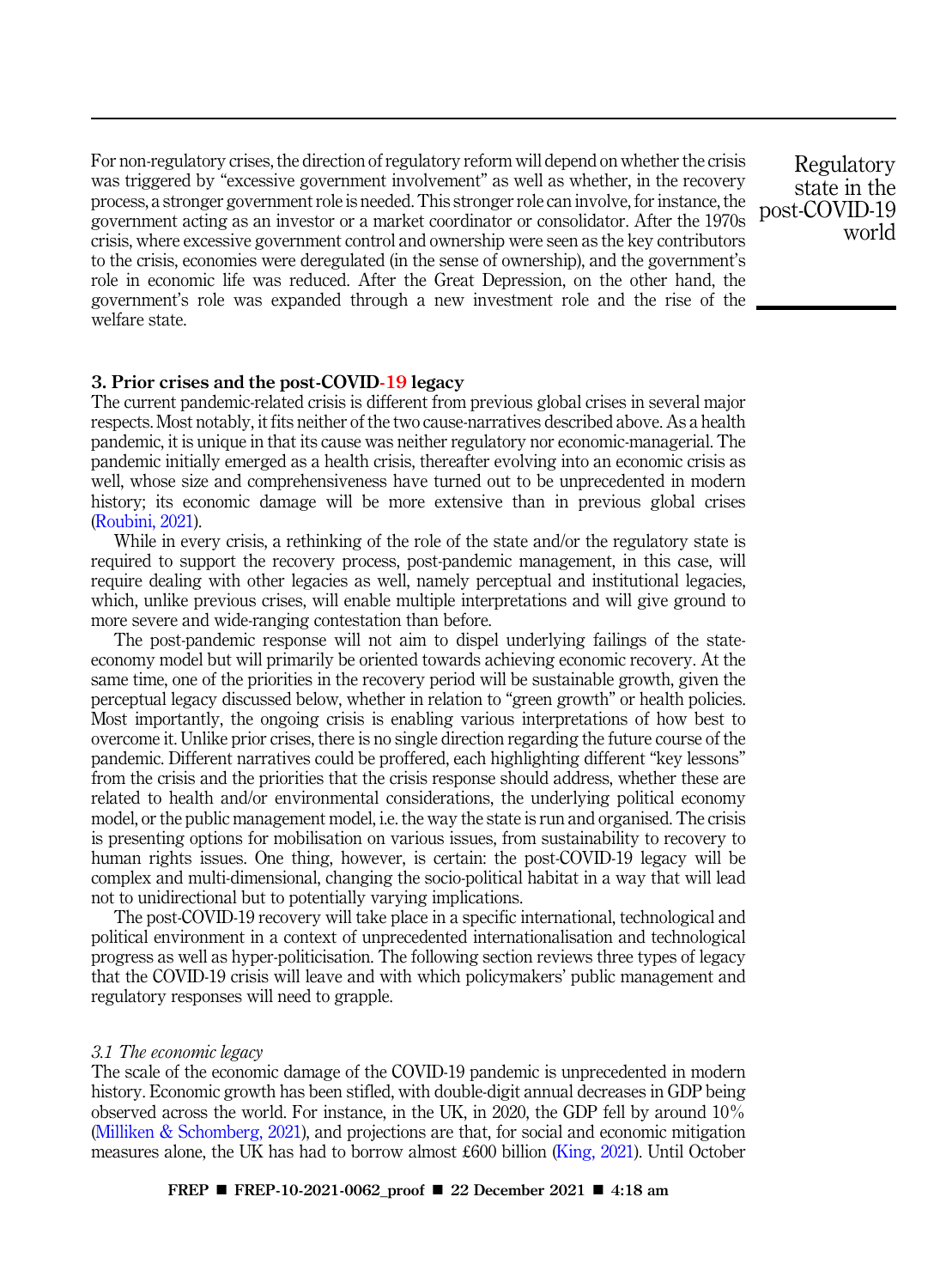2021, the economic contraction in the EU was 6.1% greater than during the 2007–2008 Global Financial Crisis (Verwey & Monks, 2021).

With soaring public debt and stifled growth, states might need to rethink their public management models. What role should the state play in socio-economic development to achieve sustainable recovery? Should the state be a market maker/producer, a market facilitator or a market "bystander" of the sort observed in the contemporary Liberal Market Economy (LME) model of capitalism (Hall & Soskice, 2003)? Recently, public opinion in many states has shifted towards the view that the state should take a leading role in consolidating the markets (YouGov, 2021). This might lead some countries to move, for instance, from their LME model towards a model whereby states play a greater role in welfare and social policy or in boosting economic recovery through coordinating roles.

Some countries, therefore, might develop more coordinated market economies with a stronger developmental role of the state (Leftwich, 1995). Hypothetically, of course, it is possible that the pandemic-related crisis has prompted some states to go in the opposite direction – that is, to retreat from market regulation. For instance, one strategy could be to try spurring economic growth through boosted innovation – and in some sectors, such as digital technologies, financial services (see, e.g. Lauren, 2021) and others, deregulation could be seen as necessary for innovation, just as austerity measures might be considered necessary for fiscal consolidation and loan repayment.

#### *3.2 Perceptual legacy*

The crisis has, expectedly, led to major perceptual shifts on multiple fronts. New perceptions have been emerging about individuals' vulnerability, the nature of risks to which they are exposed, individuals' and states' capacities to cope with and handle these risks, and interdependence at the global level as well as across national spaces. This trend is shaping views concerning what responsibilities the public sector needs to take in regulating social and economic life. As the awareness of vulnerability and risks in various areas grows, from health care to environmental protection to other areas, calls for regulation, whether by the state or other entities, are likely to increase. Also, pressures might increase to ensure stronger regulatory capacity in order to cope with the "21st-century challenges".

Changing perceptions and calls for further social and environmental regulation will inevitably have implications for the "what" of regulation. The number of social and environmental regulations will likely increase. More resources will also be dedicated to such causes, sometimes at the expense of other policy sectors. Alongside changes to the "what" element of regulation, the "who" element will be affected as well, as new perceptions of environmental endangerment might motivate a larger number of non-state actors to take part in regulatory processes. Grassroots actors, acting "bottom-up", could assume an increasingly prominent role, whether in the monitoring and enforcement stage or in the consultative stage. In terms of the shape of the regulatory state, this means that a further hybridisation is likely to occur. Finally, the "how" element of regulation might be affected too. This growing perceptual shift calls for reflection on the extant failings and weaknesses in the regulatory system of environmental regulation. In place of the current regulatory strategies and techniques, other strategies might appear more optimal. For instance, companies might be encouraged or pressured to more actively participate in self-regulation or meta-regulation schemes, just as existing systems – such as, for instance, those based on risk-based regulation – could be rethought and redesigned.

Further, perceptions have shifted about the state's involvement in economic life. The realisation has grown that at least a coordinating, if not a more active, managing role of the state is needed for a successful recovery. In some contexts, including the UK and US – the paragons of a free-market economy and "hollowed" states – opinion polls have indicated rising support for pro-state interventions (YouGov, 2021). It is difficult to say at this point

# FREP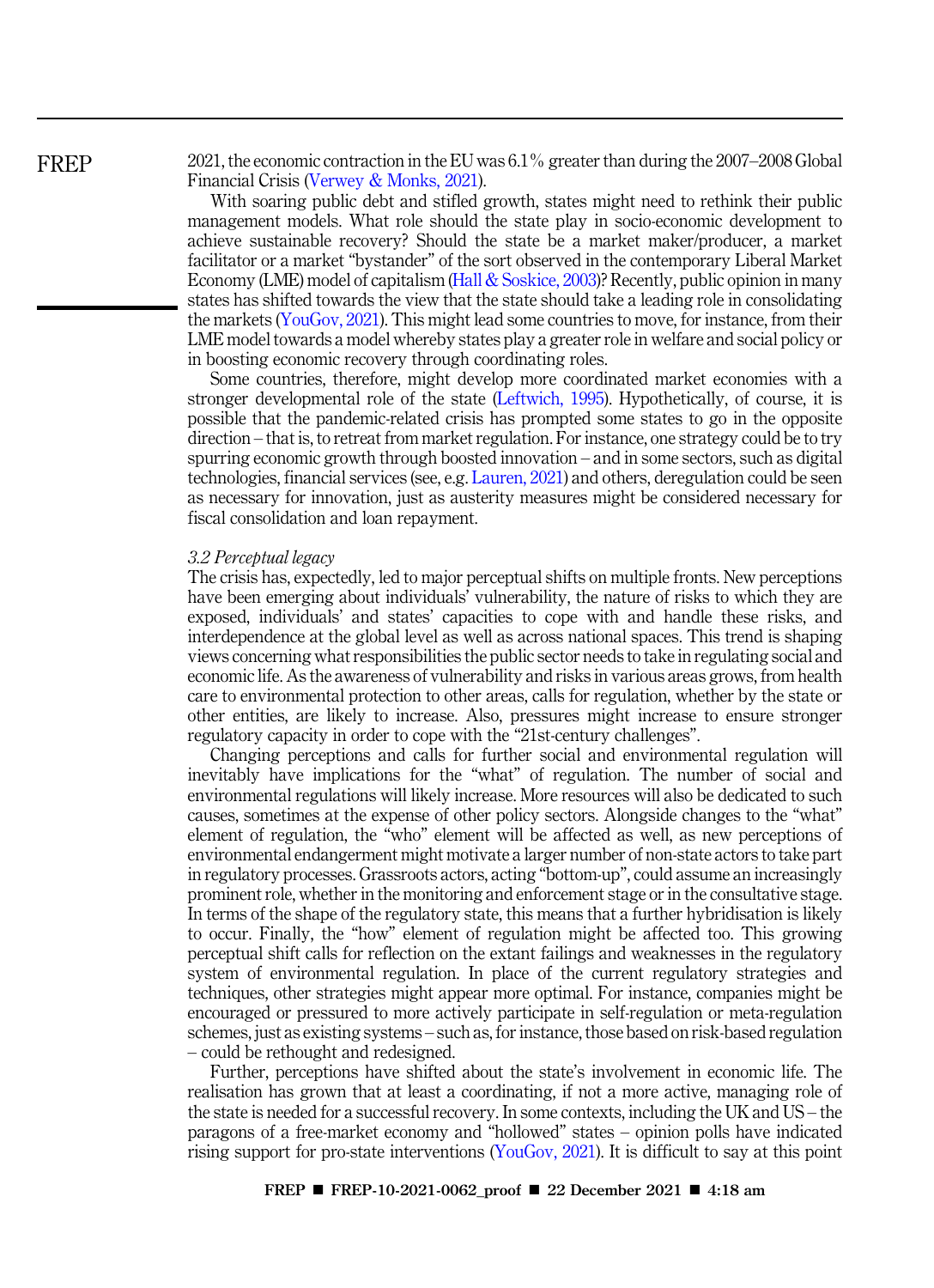whether such public perceptions might "revert back" over time towards a "pro-liberal role of the state" in the economy, as the scale of the costs of state involvement becomes obvious and as trade-offs between economic and social objectives come to the forefront.

*3.3 Institutional legacy*

*3.3.1 Coordinative structures.* States are emerging from the pandemic with a range of institutional legacies, most of which could be characterised as nascent rather than wellestablished legacies. First, there are various *ad-hoc* structures of inter-organisational coordination, whether at the central level, where various ministries are brought together with other institutions such as health regulators, business representatives, associations of local authorities and others, or at the international level, where states, through existing international organisations and "clubs", including the OECD, G7, G20 and regional associations, have established groups to share data and resources in efforts to deal with the pandemic.

It is difficult to assess whether such coordinating structures might have major regulatory implications in the future. It is possible that, once the crisis has subsided, many of them will be disbanded, although some could see further institutionalisation with the award of novel powers and mechanisms to their members.

If these coordinative structures, formed at the domestic level, remain in place and become further institutionalised, one can imagine two possible directions in which they might head that would have implications for further regulatory developments. One is a "stakeholderisation" of regulatory governance. Ongoing collaboration through these structures might be fostered among their members, some of whom are regulators and other relevant stakeholders in regulatory processes, generating a climate and practice of inclusiveness. This could lead them to embrace a "consultative" culture. Parties might "listen" to each other and develop stronger understandings of each other's priorities as well as the importance of mutual collaboration. As a result, they might develop practices and protocols of opinion and information exchange and habits of mutual consultation.

Each of these agencies, within their own domain, might, in the future, therefore, be more open to others and inclusive of a range of stakeholders. Where these changes apply to regulatory actors, they would affect the "who" component of regulation by way of shifting it towards hybridisation marked by a wider range of actors participating in the regulatory cycle, whether it is at the creation, monitoring or enforcement stage (Braithwaite & Drahos, 2000, p. 13).

Regarding the "what" of regulation, such practices might foster both regulation and deregulation, just as they could not have major effects on the volume of rules and standards in the given policy sector. Much could depend on which response the actors will perceive to be the most functional. There could be deregulation in terms of the removal of excess paperwork for joint initiatives. But also, joint work might lead actors to realise that new rules, such as enhanced reporting procedures, for instance, might enhance their collaboration. This could lead to pledges for and/or the implementation of new regulations.

Regarding the international domain, if the emerging collaborative structures remain within or outside existing organisations, they could culminate in the imposition of new, or the formalisation of previously practised, standards. Such standards would likely concern health emergencies in relation to, for instance, the production of medicines, the operation of supply chains and the sharing of data, including early warning signs. Such standards might limit and at the same time harmonise states' regulatory policies in the future. Also, new competencies could be granted to organisations such as the WTO, just as other such competencies could be delegated to other institutions. Similarly, one can imagine that various global or regional organisations and clubs, from the United Nations to the OECD to regional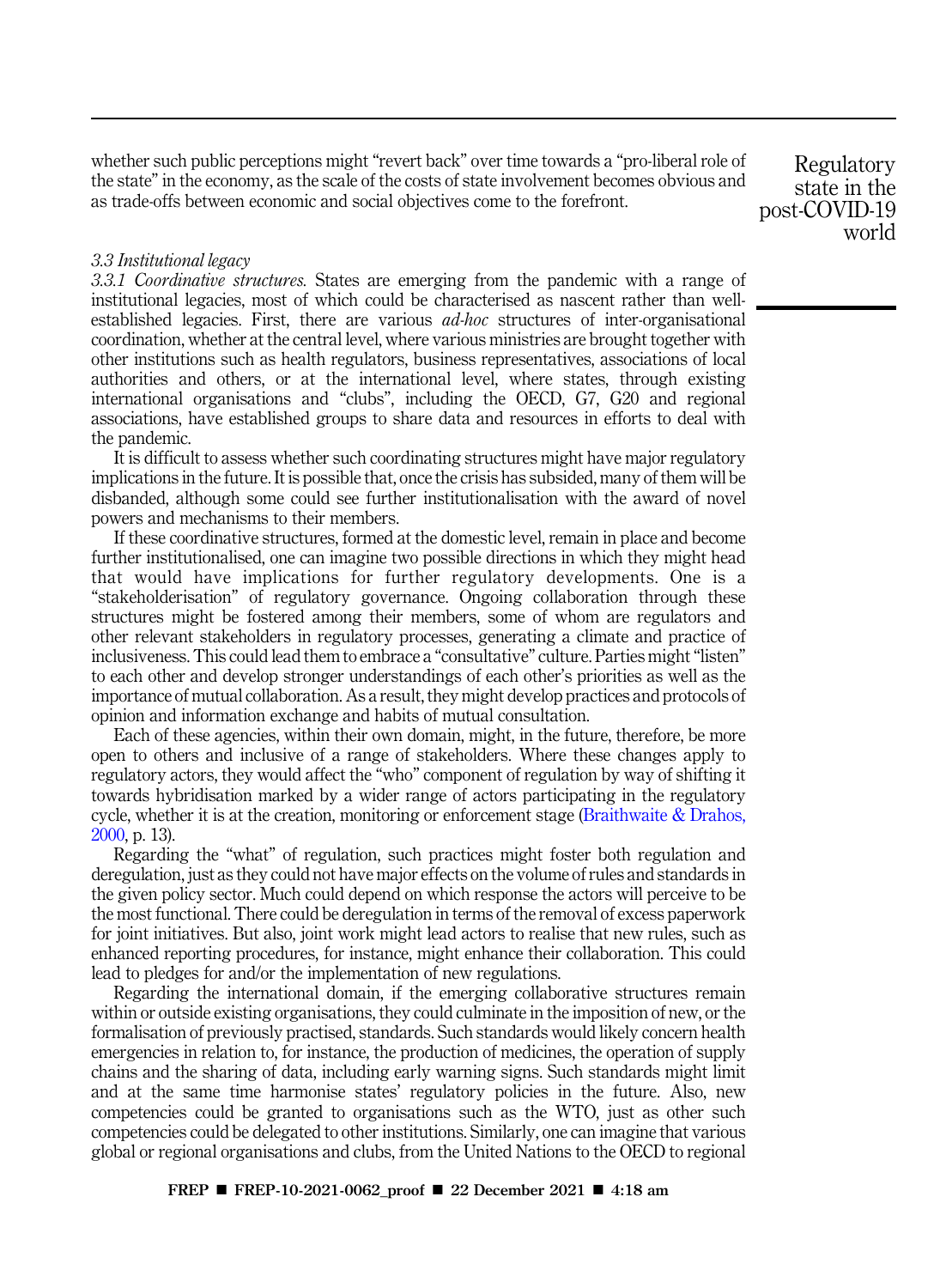systems in Asia, Europe and elsewhere, will start embracing such coordinative mechanisms. Such changes, however, would probably be limited to health-related areas and would concern emergency-related situations, without major implications for wider regulatory reform.

In any case, in terms of the "who" of regulation, we would therefore see a shift from the state level towards the international level, at least when it comes to standard-setting and, to an extent, monitoring.

*3.3.2 Executivisation (centralisation).* The second institutional legacy is the "executivisation" legacy. As the pandemic unfolded, a number of governments worldwide centralised power through emergency measures, *ad-hoc* abandonment of government oversight regulation, or the assumption of other institutions' powers (OECD, 2020). Emerging digital infrastructures, such as databases and apps, some of which could have strengthened surveillance infrastructures (Amnesty International, 2020), have also contributed to the centralisation of powers by governments.

It remains to be seen how lasting these legacies will be – that is, whether they will be abandoned soon, as, for instance, international observers such as the OECD (2020) and other oversight actors and critical voices have urged. In any case, one can imagine two directions in which the extant executivisation could affect future regulatory developments. First, if the trend persists, it will certainly tip the power balance further towards the executive. This means shifting powers away from independent regulators and other non-executive actors in regulatory governance.

There are two mechanisms at work in this potential power shift. First, the newly acquired powers have strengthened the role of the executive in the regulatory cycle. For instance, through *ad-hoc* action and emergency measures during the pandemic, some governments have increased their regulatory powers through secondary legislation (see, e.g. House of Lords, 2021). This has enabled them to avoid, in the future, independent regulators, as well as due procedures such as consultations. Also, the stronger surveillance powers that many governments have acquired during the pandemic could be used later on in regulatory monitoring and enforcement.

Second, on a broader point, the ongoing "executivisation" has fed into the perception of an "almighty state", which could spur regulators to align their activities to the government's preferences rather than acting independently of it, in contrast to the main regulatory state postulate. This would further consolidate the otherwise emerging trend of regulators' de-facto alignment with political demands (see, e.g. Koop & Lodge, 2020, for findings of increasing de-facto political responsiveness among UK economic regulators).

In any case, in terms of the "who" of regulation, the observed executivisation/power centralisation can feed into the shift away from the model of the regulatory state (defined through the "European" notion). The "how" component of regulation could be impacted too, as the stronger powers at the central executive level might lead to a stronger emphasis on oversight and potentially command and control as regulatory instruments and techniques, although this will likely be balanced by resource constraints, which the crisis can only exacerbate.

Equally, however, the "executivisation" trend might reinvigorate oversight communities, which could mobilise resistance and impose views of the need for further "stakeholderisation". This might culminate in de facto shifting of powers to non-state actors. If there is sufficient mobilisation against the empowerment of government, this might give some impetus to demanding stronger"stakeholderisation" of the regulatory process (see, e.g. Heims & Lodge, 2018; Lauren, 2021).

To the extent that such counter-mobilisation succeeds, one might observe, in the future, that the reverse-trend of "stakeholderisation" leads to the shift of powers away from not only the state but potentially also from regulators. This could give rise to co-production as well as communitarian forms of regulation (Innes, Davies & McDermont, 2019), such as those in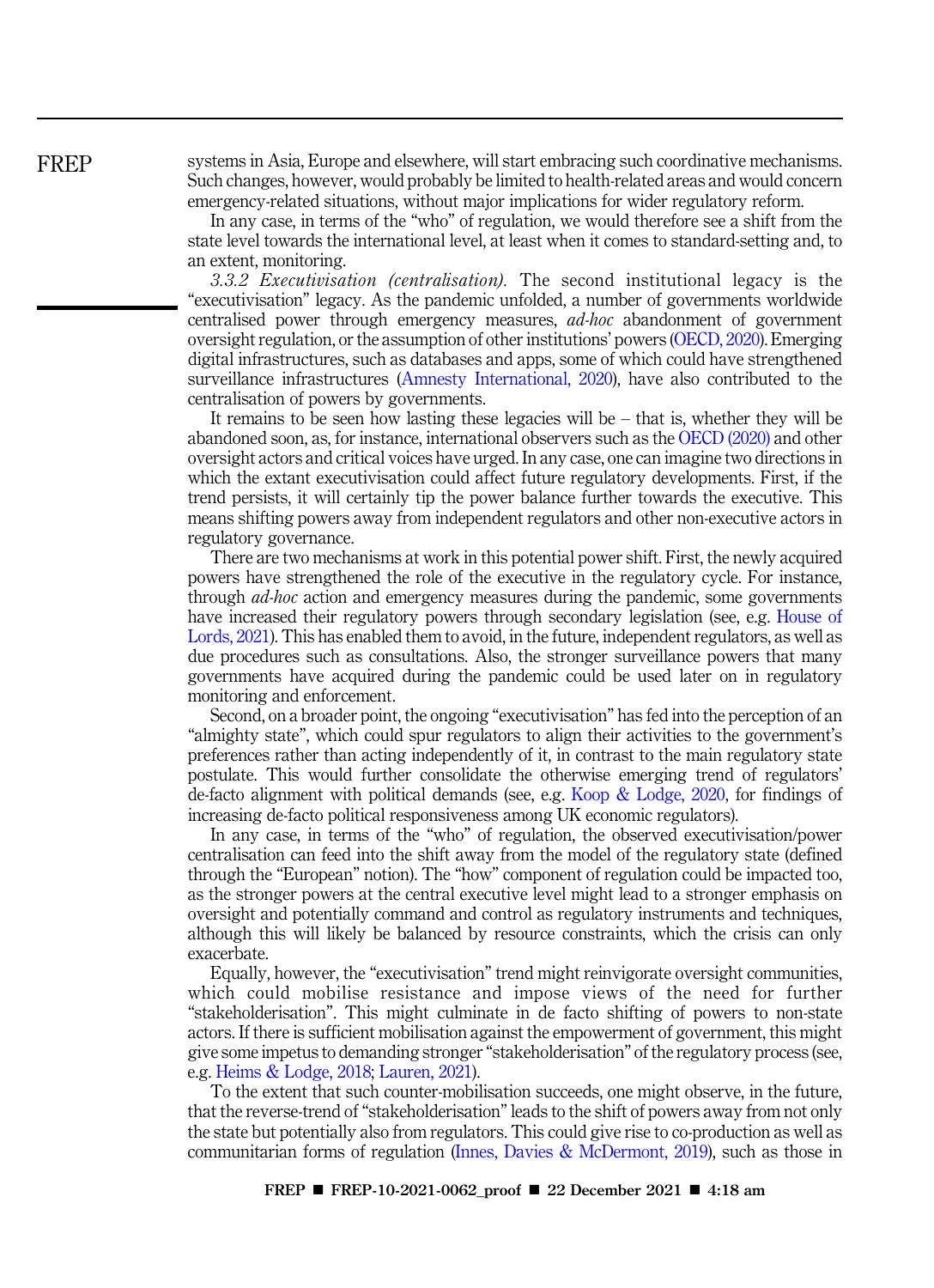which professional or local communities take responsibility for monitoring. Such forms of collaboration could be stricken with public authorities, at the local to the regional to the central national level, or in relation to the self-organisation of particular groups in, for instance, the form of charities or alternative service providers, who, in a "bottom-up" manner, can take action to offer their contributions to addressing the pandemic, which would be further incorporated into the existing regulatory arrangements. This implication would fit with the need for resource savings, particularly in crisis periods during which public resources are depleted.

The beginnings of the communitarian regulatory state can have some "spillover" effects on other regulatory actors. One direction would be the weakening of the power of local authorities, but equally, such communitarian legacies can grow into a more durable structure that would provide elements of the communitarian state (Ostrom, 1993), through which "compensation" could be offered for the state's scarcity of resources. This could lead to a further "hollowing out" of the state (Rhodes, 1994) whilst, at the same time, helping to alleviate part of the burden that is placed upon it. Yet, even if early "stakeholderisation" is achieved, the temporal dimension should not be forgotten, as enthusiasm for communitarian AQ : 6 activism could wane over time, and as the overtaken functions are resumed by the regulator T1 (see Table 1).

## *3.4 A summary of the COVID-19 legacies and their effects: how does it all add up?*

T2 Table 2 below summarises the range of legacies discussed above. It is, of course, assumed that not every country will share all of the legacies discussed above. The fewer of these legacies a country is facing, the less complex it will be to understand what model of change its regulatory state can undergo in the post-pandemic world.

As the above legacy review demonstrates, following the COVID-19 pandemic, states will find themselves in a substantively changed habitat. There will be multiple legacies, each producing certain forces for regulatory change. How will all of these forces add up, and what will their resultant effect be?

Similar to the proverbial "million-dollar question", any definitive answer is difficult, if not impossible, to currently provide. The extent to which the respective forces for change that the various legacies produce will generate lasting reforms will depend on other intervening factors. Alongside complimentaries which will pull in one direction of regulatory change, there will also be mutually conflicting or offsetting forces pulling in different directions for regulatory change. Some forces, for instance, will mitigate in favour of increasing regulation, particularly in the domains of social regulation; others are likely to foster deregulation processes. Similarly, as we have seen, some of the expected trends might contribute to a strengthening of the regulatory state – that is, the role of independent regulators – while others might lead to a stronger role of the state (government), with a third trend being the greater inclusion of non-state actors. Alongside these countervailing influences on the "who" and "what" dimensions of regulatory governance, clear predictions concerning the "how" dimension cannot be made either.

How these forces will all play out will depend on a range of factors, including the local mobilisation dynamics as well as the international position of the state and its global geopolitical position. No single legacy, nor a single aspect of one legacy, will be determinative of later regulatory change.

Unlike prior crises, the current crisis of the COVID-19 pandemic has permitted the generation of multiple narratives, each of which could be used to promote different political agendas. The aftermath of the pandemic will, therefore, as our argument goes, be an era of struggle for sense-making, one probably unlike that in the aftermath of any crisis before. On the one hand, we will likely witness increasing demand for social regulation and the tackling of social cost; on the other hand, the economic realities will impose significant constraints on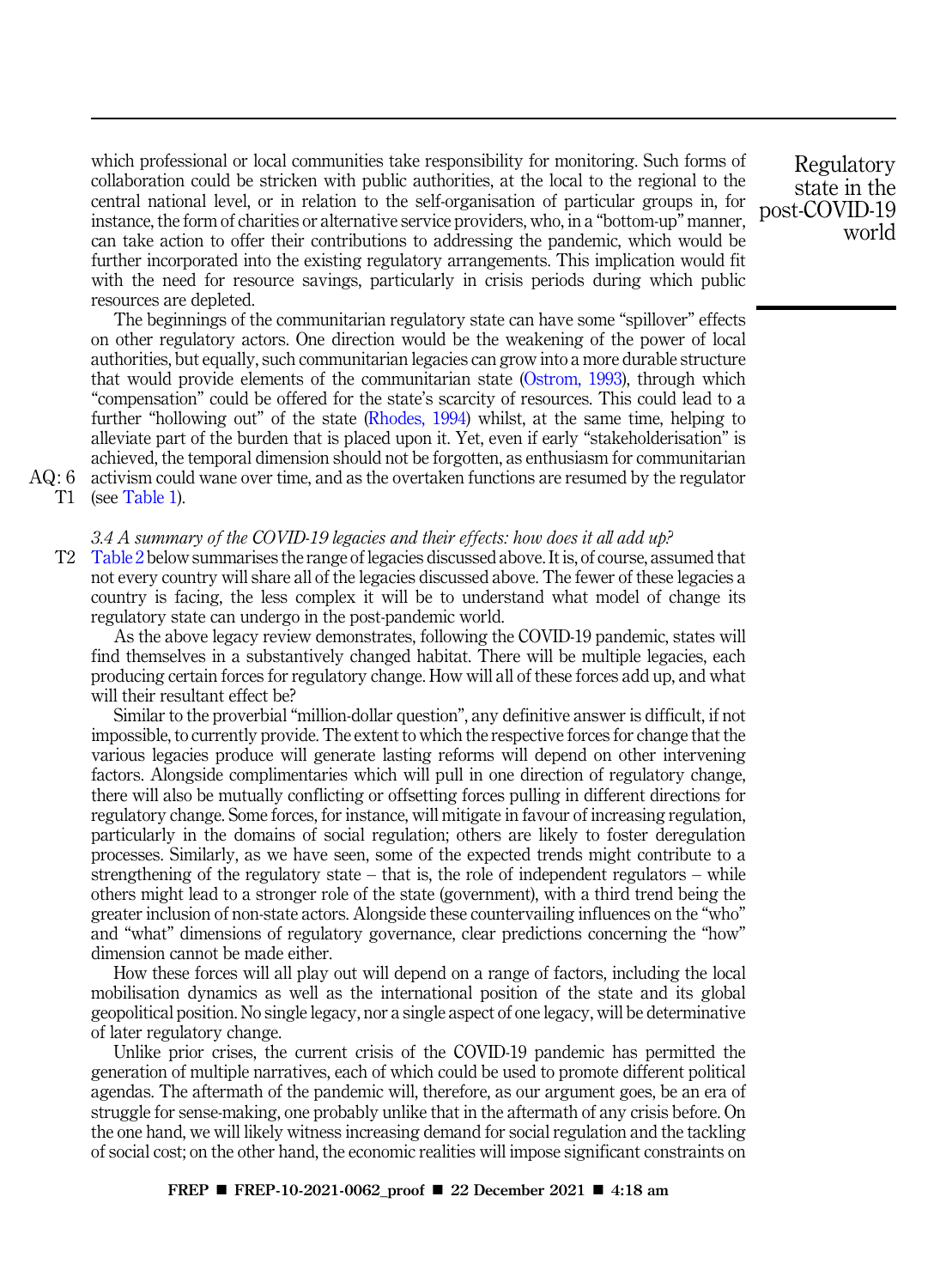| FREP                                                                                          |                                 |                                                                                                                                     |                                                                                                                                                                                                                                             |                                                                                                                                                                                                                                                                                                                                                                                                                                                             |                                                                                                                                                                                                                                                                                                                                                                                                                                                                                                               |
|-----------------------------------------------------------------------------------------------|---------------------------------|-------------------------------------------------------------------------------------------------------------------------------------|---------------------------------------------------------------------------------------------------------------------------------------------------------------------------------------------------------------------------------------------|-------------------------------------------------------------------------------------------------------------------------------------------------------------------------------------------------------------------------------------------------------------------------------------------------------------------------------------------------------------------------------------------------------------------------------------------------------------|---------------------------------------------------------------------------------------------------------------------------------------------------------------------------------------------------------------------------------------------------------------------------------------------------------------------------------------------------------------------------------------------------------------------------------------------------------------------------------------------------------------|
|                                                                                               | Crisis                          | Causes                                                                                                                              | Key legacy and priorities<br>to address                                                                                                                                                                                                     | Circumstances                                                                                                                                                                                                                                                                                                                                                                                                                                               | Observed changes to<br>regulation                                                                                                                                                                                                                                                                                                                                                                                                                                                                             |
|                                                                                               | Great<br>Depression<br>(1930s)  | Crash of financial<br>markets<br>Crisis of liquidity                                                                                | Economic recovery<br>Enormous<br>unemployment; financing <i>Economic</i> : Rapid<br>sector collapse; the<br>collapse of international<br>trade; rapid<br>impoverishment and<br>massive deterioration of<br>welfare                          | Book of financial<br>markets<br>economic growth in the Establishment of the<br>1920s; the availability<br>of cheap credit;<br>booming stock market. wage, working hours<br><i>International:</i><br>International tensions;<br>labour strife<br>Technological:<br>Massification of<br>products (booming of<br>the automobile, steel,<br>petroleum and<br>chemical industries)<br>Political: Pro-labour vs<br>pro-business parties;<br>rural vs urban divide | Regulation of the banking<br>sector and financial<br>markets<br>welfare state;<br>introduction of minimum<br>established, child labour<br>prohibited;<br>unemployment<br>compensation<br>introduced; pension age<br>introduced                                                                                                                                                                                                                                                                                |
|                                                                                               | The 1970s<br>fiscal crisis      | Flawed public<br>management model;<br>the inability of the<br>state to govern<br>national industries<br>and as a "market<br>marker" | Soaring inflation rates<br>Economic recession<br>Slow recovery                                                                                                                                                                              | <i>Economic</i> : Fiscal crisis<br>and imprudent fiscal<br>expenditure<br><i>International</i> : Early<br>days of modern<br>globalisation<br>Technological: Onset of<br>the digital revolution<br>Political: Traditional<br>divisions of labour and<br>"capital" parties                                                                                                                                                                                    | Establishment of the<br>"regulatory state"; the<br>state (government) no<br>longer owner and<br>manager of monopolised<br>utility industries                                                                                                                                                                                                                                                                                                                                                                  |
|                                                                                               | The 2008<br>financial<br>crisis | Weakly regulated<br>financial markets;<br>international<br>spillovers                                                               | Economic recovery<br>Laying foundations for<br>the prevention of future<br>toxic interdependencies<br>Managing "too big to fail"<br>industries and banks.<br>without entirely<br>compromising and<br>abandoning the free<br>market paradigm | <i>Economic</i> : High<br>optimism and massive<br>investment expansion<br>across the world<br><i>International</i> : Highly<br>accelerated<br>globalisation<br>Technological: The<br>mature days of the<br>Web 2.0 revolution<br>Political: Party<br>realignment;<br>traditional partisan<br>rise of catch-all parties; the state in public<br>"media-sation" of<br>politics and spinocracy                                                                 | Welfare state<br>entrenchment<br>Public expenditure<br>containment<br>The state as an investor<br>seeking to achieve a fiscal<br>multiplier<br>Temporary<br>nationalisation of<br>bankrupted and debt-<br>ridden banks and<br>industries<br>Austerity packages –<br>boundaries eroded; the changed expectations of<br>services provision; a shift<br>towards a<br>"communitarian" and a<br>further "hollowing out" of<br>the state<br>Contestation of the self-<br>regulating market<br>orthodoxy; scepticism |
| Table 1.<br>Is this time different? A<br>review of the major<br>crises in the last<br>century |                                 |                                                                                                                                     |                                                                                                                                                                                                                                             |                                                                                                                                                                                                                                                                                                                                                                                                                                                             | towards an unregulated<br>state spreading across<br>the whole of the sector<br>( <i>continued</i> )                                                                                                                                                                                                                                                                                                                                                                                                           |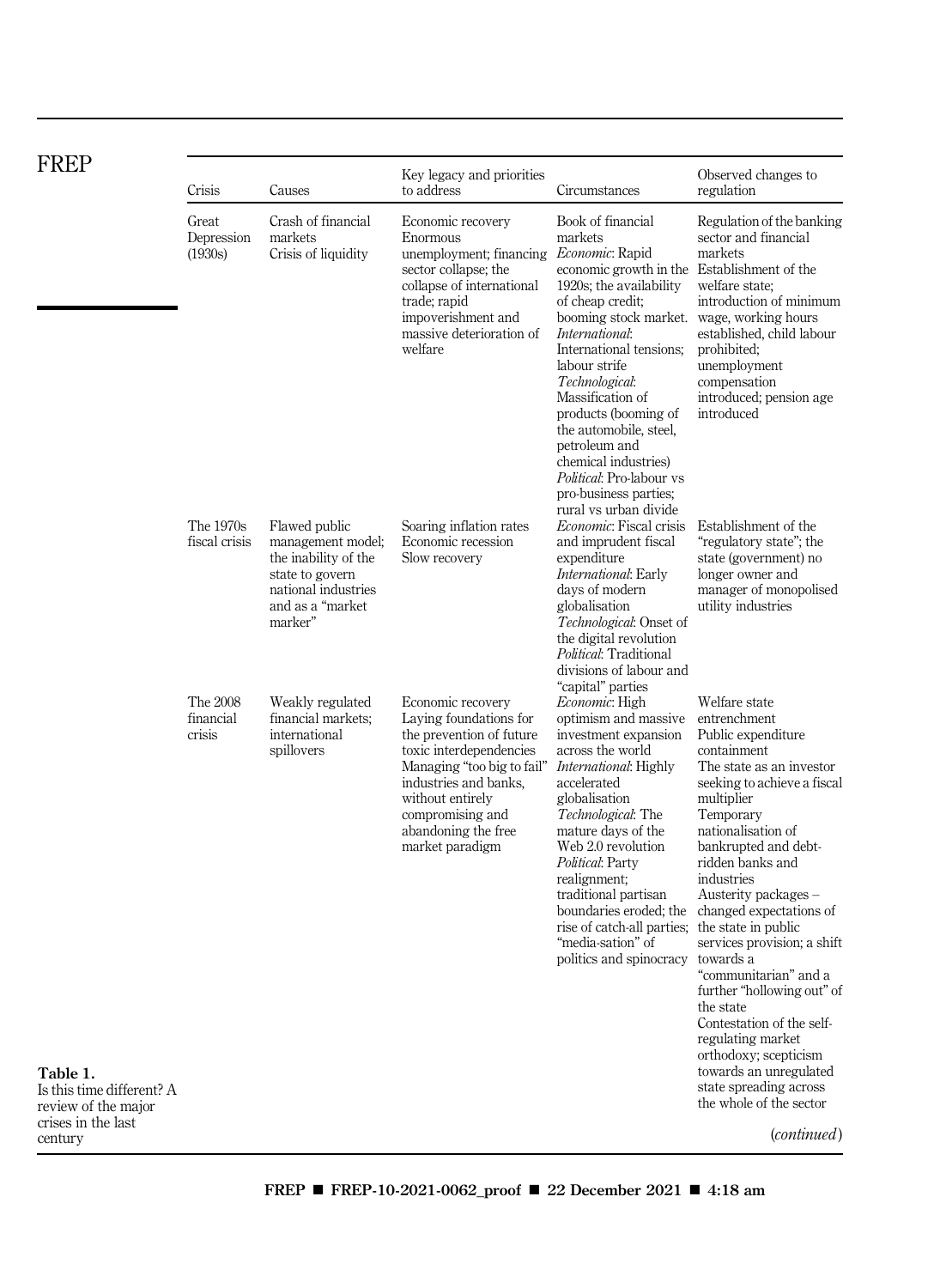| COVID-19<br>Economic: Following<br>To be seen<br>Economic disruption<br>Kick-start the economy<br>due to a health<br>pandemic<br>Provide safety nets for<br>austerity packages,<br>those affected<br>reduction of the state<br>pandemic<br>Lay foundations for<br>and stronger control of                                                                                                                                                                                                                                                                                                                                                                                                                                                                                                                                                                                                                                                                 | Crisis | Causes | Key legacy and priorities<br>to address | Circumstances | Observed changes to<br>regulation | Regulatory<br>state in the         |
|-----------------------------------------------------------------------------------------------------------------------------------------------------------------------------------------------------------------------------------------------------------------------------------------------------------------------------------------------------------------------------------------------------------------------------------------------------------------------------------------------------------------------------------------------------------------------------------------------------------------------------------------------------------------------------------------------------------------------------------------------------------------------------------------------------------------------------------------------------------------------------------------------------------------------------------------------------------|--------|--------|-----------------------------------------|---------------|-----------------------------------|------------------------------------|
| Strengthen public service International: The end<br>resilience and state<br>of a unipolar world and<br>capacity to govern in<br>the rise of competing<br>times of crisis<br>global powers<br>Address health.<br>Highly accelerated<br>environment and issues<br>globalisation, with<br>increased contestation<br>of global interdependence<br>of Western<br>predominance,<br>including some of the<br>emblematic features of<br>the liberal-democratic<br>state<br>Technological: The<br>fourth digital<br>revolution was<br>underway, with<br>increasing surveillance<br>technologies, the rise of<br>social media and<br>attention-capitalism<br>remote production and<br>collaboration<br>Political: Crisis of<br>global and regional<br>integration (e.g. in the<br>EU; the "dark side" of<br>$globalisation -$<br>increasingly contested;<br>political backlash<br>embodied by the rise of<br>protest movements)<br><b>Source</b> (s): Author's work |        |        | tackling future crises                  | markets       |                                   | post-COVID-19<br>world<br>Table 1. |

how many resources can be devoted to the regulatory state and to what extent one such state is compatible with recovery efforts and growth priorities. All of this will transpire in a context of hyper-politicisation characterised by high volatility and low levels of trust in political institutions, in which dominant narratives could be challenged and reversed, affecting the prospects for planned reform, as well as hyper-internationalisation, which could have a major influence on domestic regulatory processes.

What follows is a review of some domestic and international factors that might play a role in shaping future regulatory developments across the world.

# 4. Domestic and international mediators of legacies' impact on regulatory change

*4.1 The domestic dimension: the role of politics*

This section will briefly reflect on the role of politics as crucial among the domestic factors that might mediate developments around the regulatory state and regulatory change. The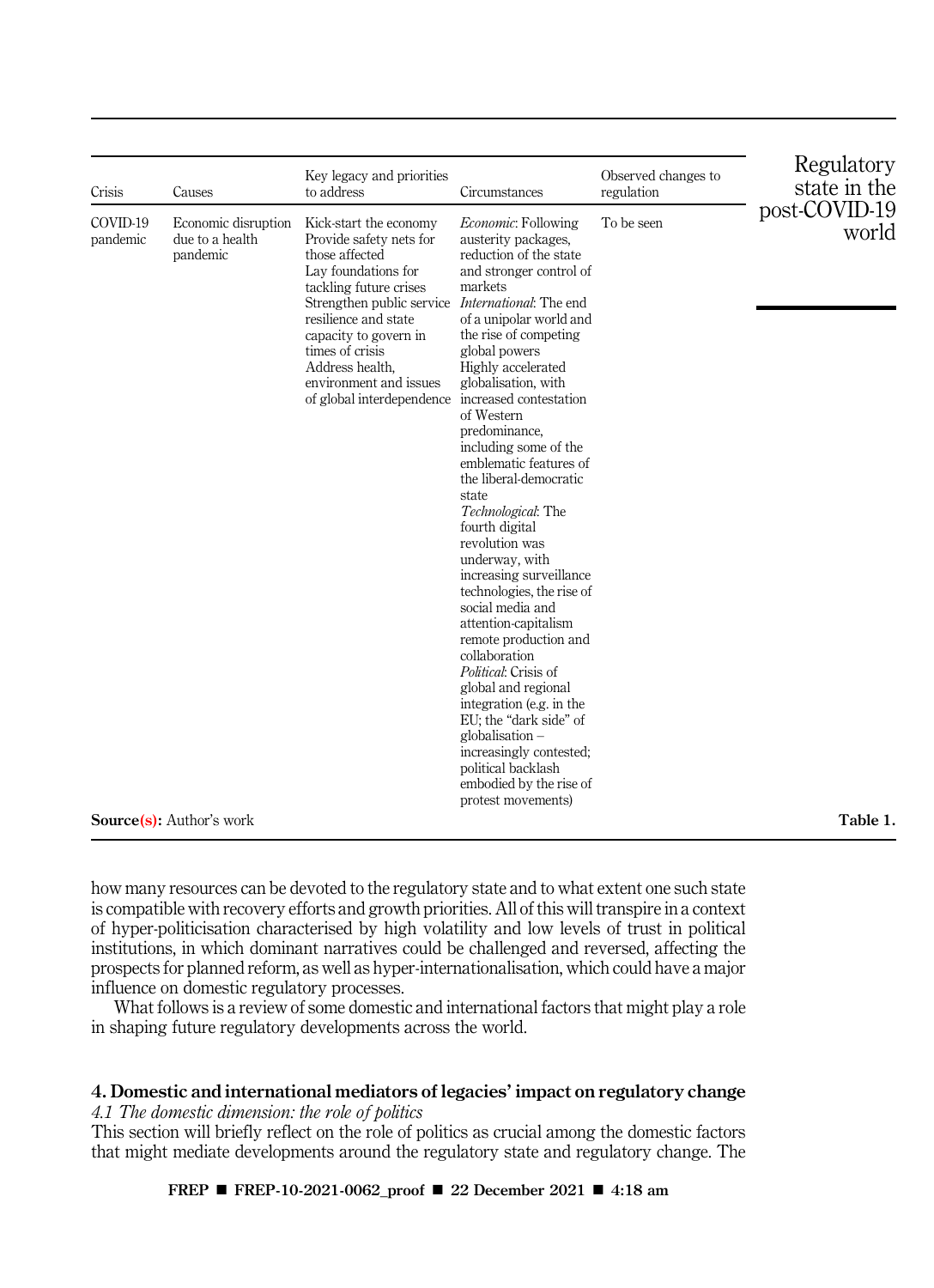| <b>FREP</b>                                                                                                                                          | Type of legacy                             | International level                                                                                                                                                                                                                                                                       | Domestic level                                                                                                                                                                                                                                                                                                                                                                                                                                                                                                                                                                                                                                                        |
|------------------------------------------------------------------------------------------------------------------------------------------------------|--------------------------------------------|-------------------------------------------------------------------------------------------------------------------------------------------------------------------------------------------------------------------------------------------------------------------------------------------|-----------------------------------------------------------------------------------------------------------------------------------------------------------------------------------------------------------------------------------------------------------------------------------------------------------------------------------------------------------------------------------------------------------------------------------------------------------------------------------------------------------------------------------------------------------------------------------------------------------------------------------------------------------------------|
|                                                                                                                                                      | Economic<br>legacy<br>Perceptual<br>legacy | Economic crises of a global scale<br>Disrupted global trade (supply chains)<br>A potential shift in powers, although too                                                                                                                                                                  | Some industries bankrupted or shut down<br>A more active state role needed<br>How it might play out:                                                                                                                                                                                                                                                                                                                                                                                                                                                                                                                                                                  |
|                                                                                                                                                      |                                            | early to declare the "winners" and "losers"<br>Increased need for participation                                                                                                                                                                                                           | - Abandoning free market orthodoxies<br>- Greater acceptance of an "active state" in<br>economic recovery and growth promotion<br>A more active state role needed<br>How it might play out:                                                                                                                                                                                                                                                                                                                                                                                                                                                                           |
| Table 2.<br>The economic.<br>perceptual and<br>institutional legacy of<br>the pandemic and its<br>potential implications<br>for the regulatory state | Institutional<br>legacy                    | Some early infrastructure for cooperation<br>built (informal working groups, in and<br>outside the WTO; other collaborative<br>arrangements looming)<br>In regional organisations, expertise built (e.g.<br>EU), or informal mechanisms of cooperation<br>in areas of vaccine development | - Abandoning free market orthodoxies<br>- Greater acceptance of an "active state" in<br>economic recovery and growth promotion<br>- Stronger capacities needed to deal with<br>crises<br>- Sympathetic view of public services and<br>greater understanding of:<br>Pay/rewards for public officials<br>Could lead to stronger tolerance of<br>pressures, meaning that in other places cuts<br>need to be achieved<br>Communitarian infrastructure, primarily<br>intangible<br>Temporary coordination teams created<br>(OECD *** CITE ***)<br>Red tape removed, some regulations<br>suspended<br>Some constitutional rights abandoned and<br>government aggrandisement |

role of politics may be reflected in several respects: the impact of ideology, incumbency, and electoral cycles and completion.

First, a party/coalition in power can be driven by its ideological leaning in choosing one regulatory choice over another. At a general level, one might imagine that leftist parties will be more in favour of stronger regulation, particularly in relation to social and environmental regulation. Thus, having a leftist party in power, in today's era of increasing political responsiveness by regulators (Koop & Lodge, 2020), might be associated with a stronger regulatory state concerning the "what" dimension of regulatory governance. Even when in opposition, leftist parties might impose pressure on the conservative parties in power to strengthen regulations.

Preferences over the "who" dimension are less predictable following parties' ideological leanings, although one might imagine that conservative parties, being proverbially more prone to hierarchical orientation and power centralisation, will be more in favour of a weaker regulatory state with the government playing a stronger role, and independent actors and non-state actors playing a weaker role in regulatory governance. Still, much will depend on the status quo leanings of the regulators in place. If a regulator, for instance, prioritises promarket objectives with little economic regulation, one can expect that, in the case of a conservative party being in power, its appetite for undermining or disempowering the regulator will be lower.

Second, electoral competition, public opinion moods, party pressures, the proximity of the next election and the incumbent's prospects of winning the next election will significantly set the tone for how parties articulate their regulatory preferences. For instance, in the event of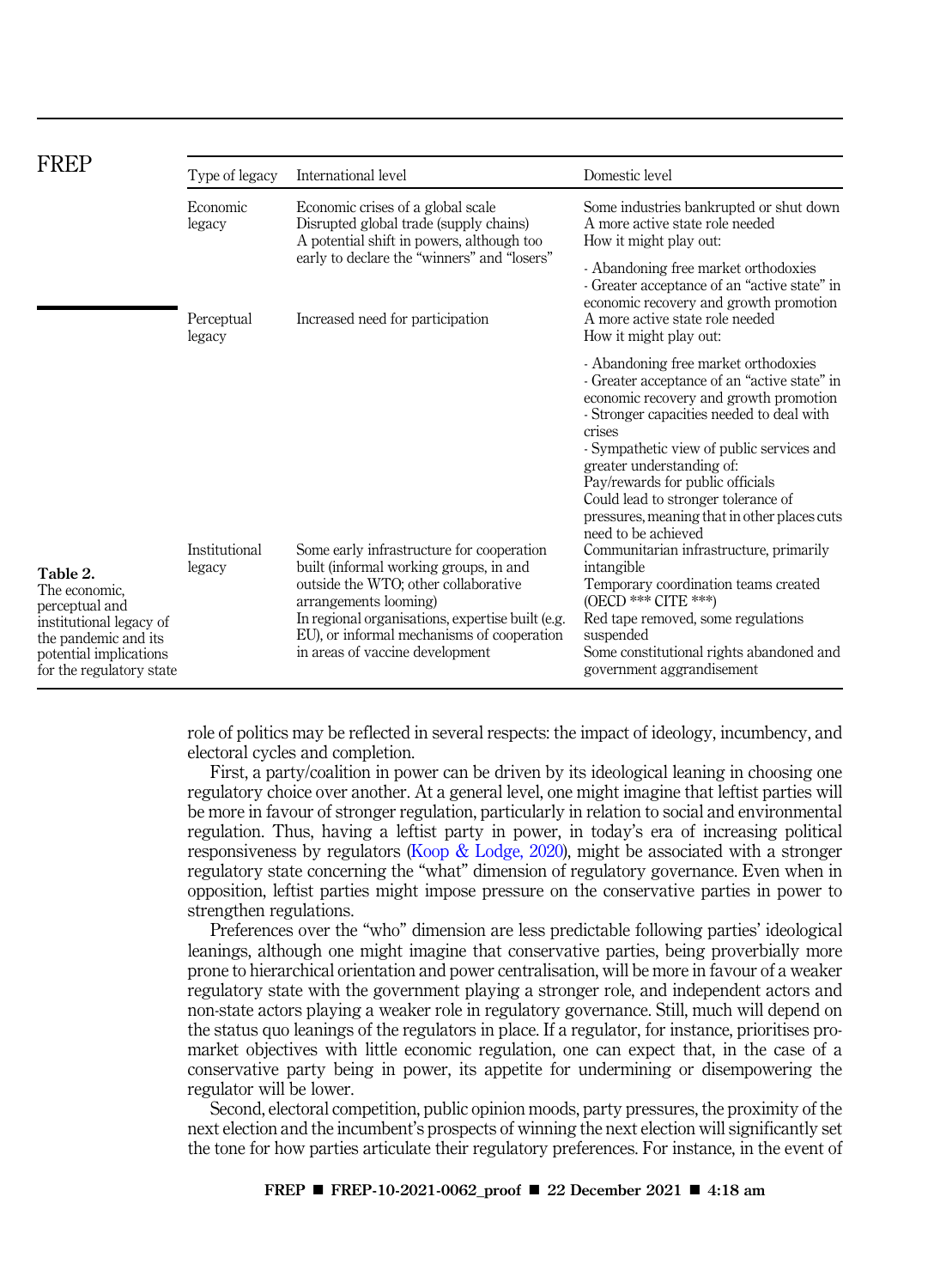public opinion strongly swinging towards the view that the state should have a stronger coordinating role in the economy and that it should take up regulation itself, even pro-market parties might be swayed to pledge and potentially enact pro-state intervention policies. While this still does not mean that such policies will shape the organisation of the regulatory state (the "who" question), one can at least expect a shift away from a deregulation position in which, at a minimum, social and labour rights will receive greater attention.

Furthermore, in relation to the impact of party politics, the political input into the evolution of the regulatory state will also depend on the continuity or discontinuity of office – that is, whether the ruling party during the pandemic, when some early regulations were established, will have an opportunity to continue its agenda. If the given party loses power following or towards the end of the pandemic, then the future shape of the regulatory state might depend on whether the opposition party has campaigned strongly on a regulatory agenda and whether, correspondingly, it has created an obligation to work on strengthening the regulatory state.

On a bigger point, parties' responses to wider regulatory demands and expectations will depend on whether they are driven by functionalist or opportunistic motives. In everyday politics, usually, both motives are combined, but there are variations in the willingness of political leadership to sacrifice functionalist effects for the sake of opportunism. A functionalist response will be based on measures aimed at producing the best possible solutions to the challenges posed by the legacy of the pandemic, meaning that the solutions will be evaluated from the perspective of successful societal and administrative management. An opportunistic response, on the other hand, would be driven by the intuition to maximise electoral benefits. For instance, a government interested in the short-term closure of a fiscal gap might deregulate its economy in order to attract investments, and such cash injections might come from a country that "preys on" vulnerable states (e.g. those based on labourintensive industries), requiring them to weaken some elements of the regulatory state (e.g. labour or safety standards). A functionalist-driven government, on the other hand, might start reorienting its political economy model (e.g. towards a skills-based economy) even if doing so would be accompanied by electoral cost.

## *4.2 The international dimension: global power shift and global mobilisation*

*4.2.1 International regulatory cooperation.* As with any public management reform (Pollitt & Bouckaert, 2017), particularly in times of crisis (Lodge & Wegrich, 2012), the international context will play an important role in shaping developments around the regulatory state. One way the international context could shape the regulatory state is through the emerging arrangements of international regulatory cooperation (IRC).

As the realisation has grown that increasing global interdependence must be matched by increasing collaboration, the OECD and others have advocated the IRC agenda, whether through multilateral or bilateral mechanisms on which states could develop or draw. While not offering explicitly specified proposals, the IRC agenda could include various forms of regulatory alignment through mutual recognition of standards, the removal of barriers to inter-state cooperation and possibly the creation of further, deeper regulatory regimes.

It is questionable, however, to what extent such measures extend beyond the traditional definition of regulatory governance – that is, whether they relate merely to executive governance as opposed to regulatory governance as its narrower domain (Koop & Lodge, 2017). Some forms of IRC, particularly in the context of bilateral requests for cooperation, would be aimed at enforcement assistance in areas such as procurements, customs procedures and so on (OECD, 2021, p. 5).

How would IRC reflect on the regulatory state? To what extent will it impact its content and organisation? Will IRC weaken or strengthen the regulatory state? At this point, it is hard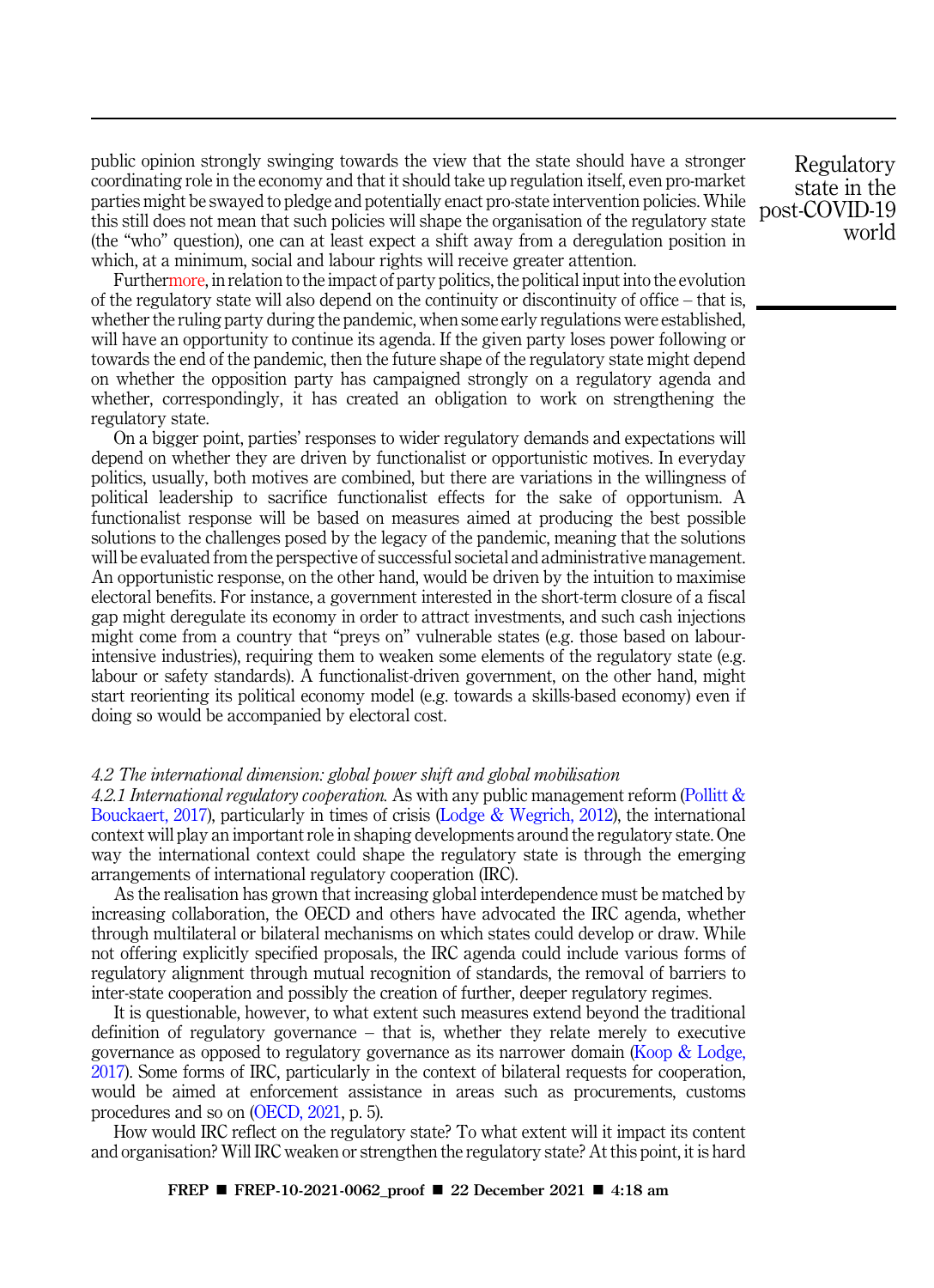to say. The effect of IRC will very much be individualised and context-specific and will depend on what tools nation-states will develop to overcome or reduce some of the current elements of the regulatory state. It is likely that the regulatory state might remain more or less unchanged, whilst only the "jurisdiction" for certain issues would be transferred to the international level. Also, it is questionable to what extent IRC would go further than "soft coordinating" mechanisms, as in all likelihood, the majority of IRC regulations will not be binding. IRC, in other words, could be more about governance mechanisms than the content (the "what"), the organisation (the "who") and the behaviour of the regulatory state itself.

*4.2.2 Geo-politics and global regulatory shift.* The other impact related to the international aspect manifests through the imposition of regulatory standards. This relates to the observed rise of regional and/or global powers and the way they "upload" their regulatory standards internationally. One aspect relates to state-sponsored investments, in which the investor– recipient relationship is characterised by power imbalances. As the economic crisis worsens, an increasing number of countries, especially from the group of Low-to-Moderate Income (LMI) countries, might become highly dependent on foreign capital in their efforts to keep their economy afloat. In increasingly difficult economic circumstances, a recipient country becomes more vulnerable to deregulation requests made by an investor. Similar to prior accounts of states lowering their labour, tax and other standards, as observed, for instance, in China's investments in Africa (Chan-Fishel, 2007), the notorious "sweatshop-anisation" of the garment industry in Southeast Asia and beyond (Kumar, 2020), or, most recently, the de facto labour and environmental deregulation at the EU periphery in countries such as Serbia (Vukmirović et al., 2021), the economic legacy of the crisis might further break down the resistance among LIM countries to deregulation, whether in the areas of environmental protection or other areas where the donor country might have interests in seeing lower standards.

With the logic of politically stricken deals prevailing in such investments, independent regulators, displaced from the government's hierarchy, will be seen as a potential "nuisance". Such regulators might then be dismantled by the government in order to prevent them from getting in the way of ongoing inter-state projects, or they can simply be brought under political control through the usual de facto route, which includes, amongst others tactics, politicisation pressures (Ozel, 2012). The recipient country of investment(s) can also use the legislative route to simply enact exemptions to the current regulatory landscape and thus "sidestep" the regulatory state.

In any of the above scenarios, the regulatory state would be weakened, whether in terms of its content, organisation or de facto behaviour. In that sense, the dire economic consequences of the COVID-19 pandemic might push struggling LMI countries, particularly those with "unfavourable geographies" and geo-structural positions, into arrangements with "predatory" regional and global powers that would require deregulation. While there is already a range of such countries that have significantly deregulated their markets as part of the proverbial "race to the bottom" process, the scope of such similar candidates might significantly expand and will likely encompass some new regions and territories.

Another aspect related to the imposition of regulatory standards concerns the global level and the ongoing rise of new world powers, whether it is China or rising middle-income powers such as India or Brazil. Given their increasing market share and purchasing power in the global market, these countries are expected to shift from the position of a rule-taker to a rulemaker, although it is far from certain that the motive for imposing their own rather than acceding to the existing standards will always prevail (Lavenex *et al.*, 2021). Still, in the wider scheme of things, one can see how the trend of deregulation is shaping up; this could mean a "less optimistic" future for the regulatory state.

A question that arises is whether this deregulation can deepen or even assume new dimensions across the world. Two logics will compete here: The "survival" logic, looking for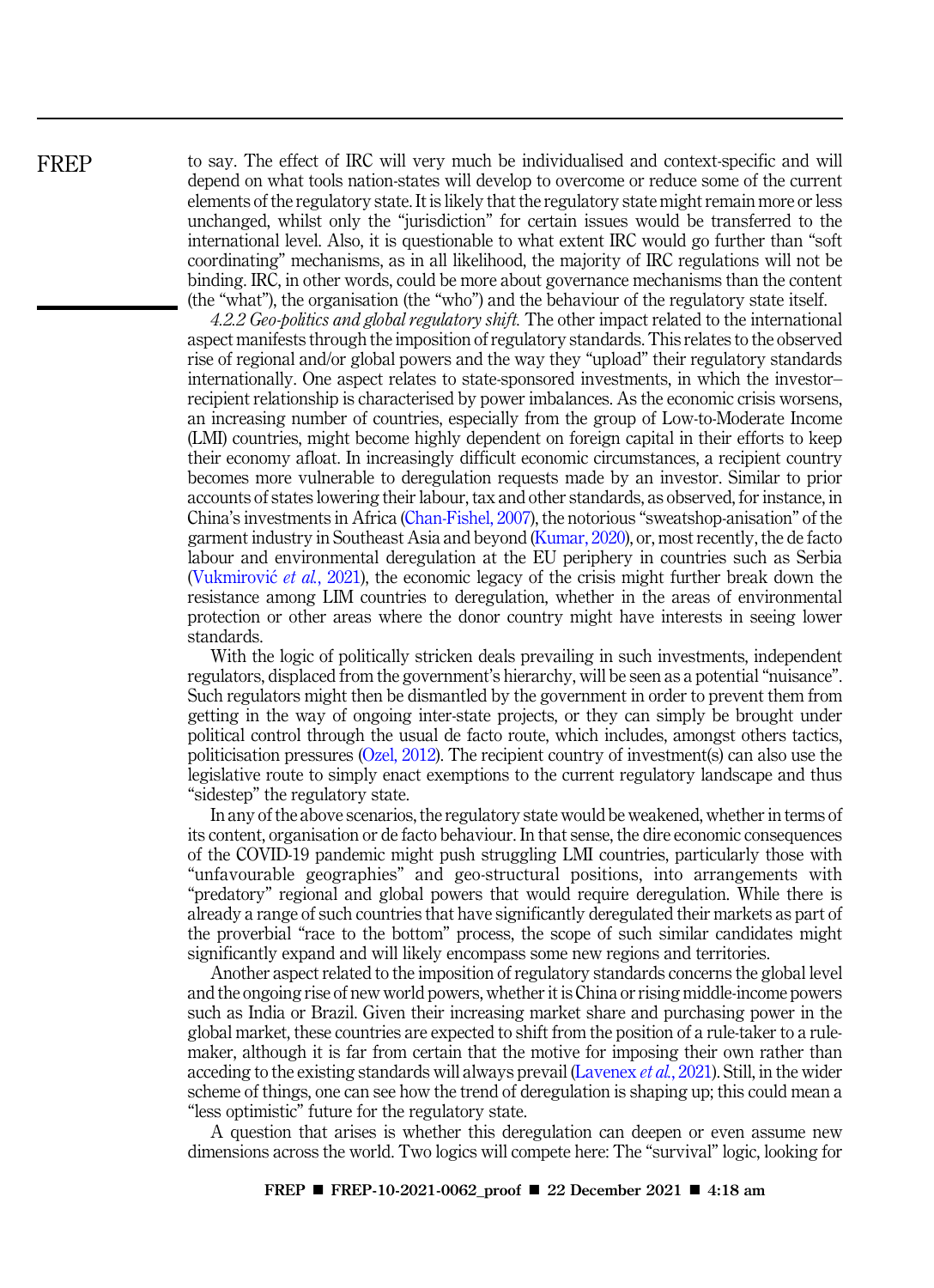economic recovery and growth, and the logic of population protection through improved regulatory standards. We can clearly see countervailing forces at play, and it is possible that, in various policy domains, shifts will occur in different directions. On the one hand, there might be a push for higher standards to address vulnerabilities such as those in healthcare or environmental protection. At the same time, new opportunities might be opened up for the rising global and regional powers to promote deregulation. For the rising middle-income powers, the interest in deregulation might prevail in a closer regional neighbourhood; whereas for the global powers, such interest might extend to distant markets too, including in far-flung continents.

Still, the crisis might be an occasion for a different sort of international mobilisation, whether around issues of inequality or sustainable growth. Such and similar initiatives at a global level can mobilise greater support for pro-regulatory agendas with implications for regulatory changes. Recently, for instance, the Camden Renewal Commission (Mazzucato & Gould, 2021) proposed an agenda for a radical rethinking of the world economy, the fairer distribution of money, and tangible and credible commitments for radical action, calling on domestic governments and other global players to embrace and implement the agenda.

#### 5. Convergence or divergence?

Three scenarios are possible regarding the prospects for wider global convergence of regulatory regimes. The first is the acceleration of global convergence. This scenario would involve a worldwide harmonisation of specific sets of standards – for instance, standards related to sustainability and dealing with social costs, amongst other issues. This would mean a global strengthening of the "what" dimension of the regulatory state. It is questionable, though, to what extent this scenario is likely. Choices for cooperation and/or confrontation among the rising powers (Lavenex *et al.*, 2021) will determine whether and in which regulatory areas worldwide harmonisation is possible, as well as how narrow such areas will be.

A second scenario would involve maintaining the current level of heterogeneity in the global regulatory landscape. Organisation-wise, one rough divide that could be drawn is between countries that have an institutionalised regulatory state in place, whose regulatory action indicates (some) distance from the political locus of power, and the bloc of states without a consolidated regulatory state in place (Heims  $&$  Tomic, 2021). If this divide remains across the world, this would mean that the states have, through their own structures and practices, buffered or filtered out the pressures of the post-pandemic legacies for changes in the "who" element of regulation.

Finally, a third scenario would involve a convergence within specific blocs of countries with a simultaneous divergence between the blocs. Cross-bloc differences, in other words, would be maintained. This intra-bloc convergence would occur if, as speculated above, global and regional powers manage to impose their standards upon the "weaker" or "needy" countries within their blocs. Of course, regulatory standards can be diffused through noncoercive forms of isomorphism (DiMaggio & Powell, 1983), inducing unforced policy learning or transfer (Dolowitz & Marsh, 2000). This would constitute a more "benign" route to convergence.

One relevant question for considerations of divergence/convergence relates to the scope of sectors that are compared. Will potential convergence trends relate to an individual sector (e.g. a sector hit hard by the pandemic), a set of cognate sectors, the wider public management paradigm or the state-market model as such?

It seems realistic that the reforms will encompass a limited set of sectors first, after which a system-level change to the public management model could follow, although this is far from certain. In that sense, any regulatory reform could come as the product of a successive series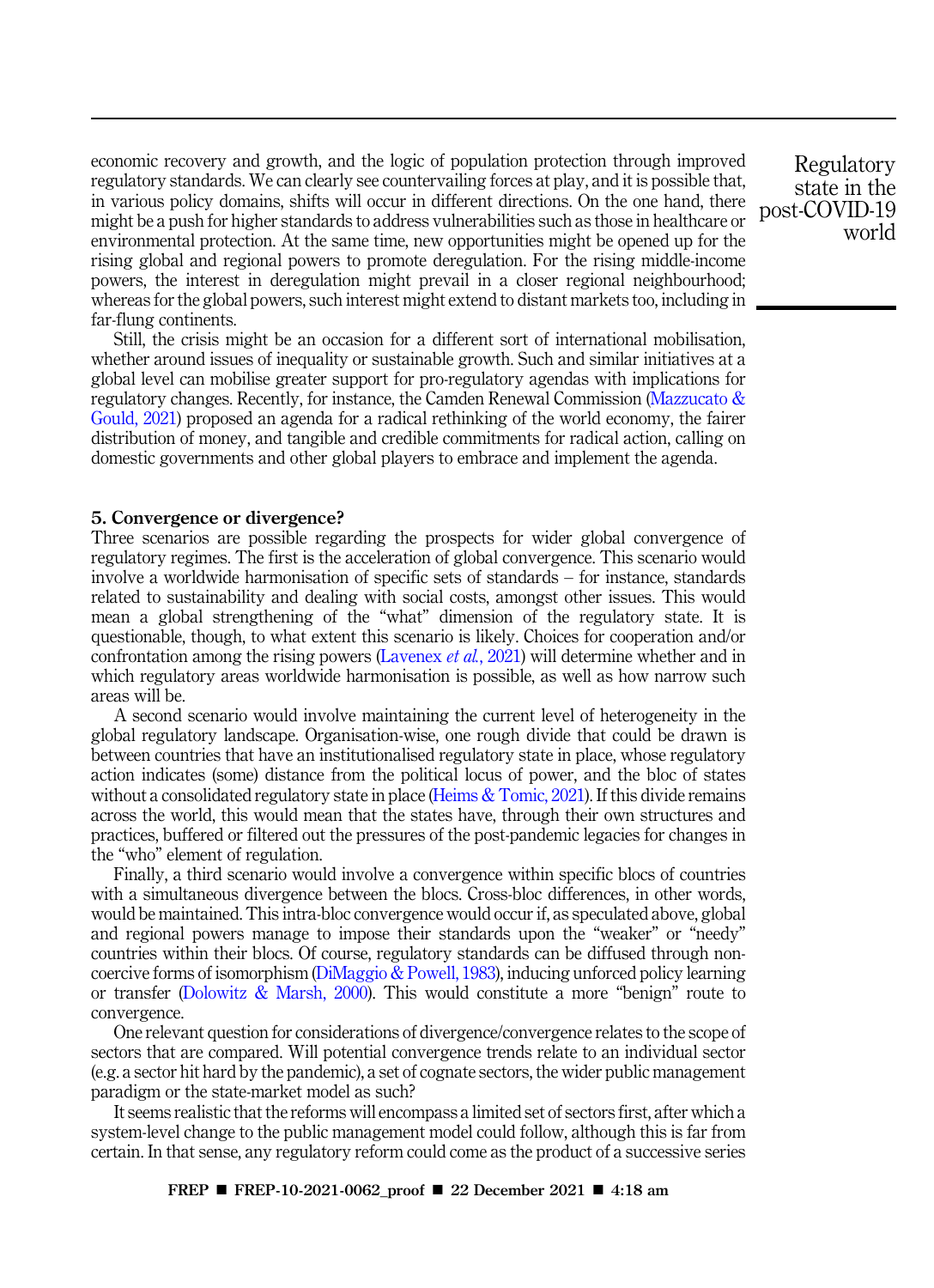of reform steps. In this sense, the question is whether we will observe a reform – that is, a pandemic-driven reform – or just the "usual" mode of change in place?

The longer this process drags on, the more difficult it will be to predict its dynamics and outcomes. On an analytical front, one way to distinguish regulatory reforms from "regular" regulatory changes would be to analyse regulatory changes taking place across various contexts, and whether they have cross-cutting drives and goals, as well as whether they have occurred in a relatively short span of time. Yet, the challenge with diagnosing such trends is that reforms are highly individualised in terms of dynamics, and these dynamics are often mediated by various local determinants.

Which of the above models of global convergence/divergence will materialise in practice remains to be seen. One can easily imagine a scenario of initial optimism regarding the willingness of various actors to develop new forms of international regulatory cooperation, optimism which might eventually dissipate over time as public attention wanes and turns to other issues. States might agree on a minimal set of international adjustments, but the realisation of such arrangements might be plagued by adjustment difficulties. States with lower standards, for instance, might not be willing to embrace the standards of more regulated countries. Similarly, when it comes to the harmonisation of regulatory reforms, there are various possibilities, as illustrated in Table 3. T3

## 6. Conclusion

Joining the wider conversation about the post-COVID-19 transformation of the stateadministrative apparatus (Dunlop *et al.*, 2020), we have set out to explore issues around the impact of the COVID-19 pandemic on the regulatory landscape across the world. We have pointed to three main kinds of legacy – the economic, perceptual and institutional legacy – each of which, we have argued, could produce forces leading to various directions of regulatory change, whether in terms of the organisation of the regulatory state (the "who" element of regulation), its content (the "what" element of regulation) or the ways in which regulatory governance is accomplished (the "how" element of regulation).

Unlike prior crises, the current crisis is leaving a legacy that is more contestable and interpretable. How it will translate into regulatory changes will, to a large extent, depend on domestic political mobilisation and the narrative that will prevail in interpreting which priorities should manifest from the reforms, as well as countries' exposure to global regulatory pressures and shifts.

The framework provided in this paper aims to contribute to the analysis of the extent and nature of the forthcoming change to the regulatory state when it comes to its "content",

|                                                                                                                                                                        |                           | One or several critical sectors<br>only                                                                                                                                                                | A broader set of sectors                                                                                                                                                                                            | The totality of sectors<br><i>(systemic)</i><br>administrative reform)    |
|------------------------------------------------------------------------------------------------------------------------------------------------------------------------|---------------------------|--------------------------------------------------------------------------------------------------------------------------------------------------------------------------------------------------------|---------------------------------------------------------------------------------------------------------------------------------------------------------------------------------------------------------------------|---------------------------------------------------------------------------|
| Table 3.<br>The debt and breath of<br>regulatory reform: a<br>comprehensiveness X<br>consistency matrix to<br>gauge the regulatory<br>reform trend within<br>countries | Convergence<br>Divergence | Mutually dependent sectors,<br>expectedly, move in the same<br>direction<br>If several sectors are<br>included: Attending to<br>different priorities that have<br>arisen out of the COVID-19<br>legacy | Possible coordinated<br>transformation, or simply a<br>natural push towards one model<br>Different logics prevail, an<br>atomised approach, or<br>adjustment of the regulatory<br>state tapping into its trade-offs | System-wide<br>transformation of the<br>public management<br>model<br>N/A |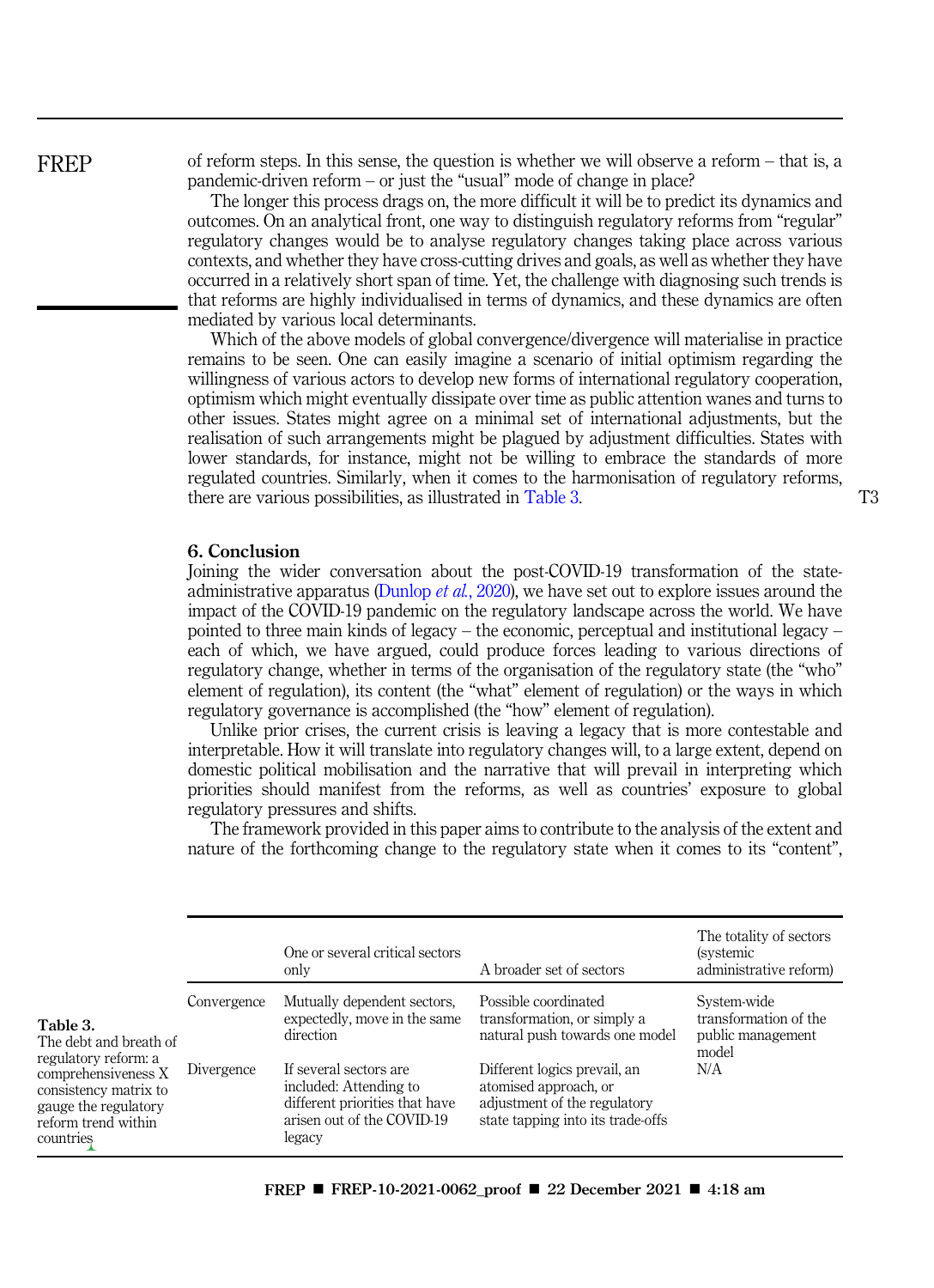"organisation" and behaviour. As a starting point for the analysis, we highlighted the economic, perceptual and institutional legacies that the COVID-19 pandemic is set to leave in the context of their implications for the regulatory state. Some of these legacies might be expected to play into strengthening and others into weakening the regulatory state.

The paper has also pointed to a range of factors that might mediate the future development of the state and changes to the regulatory state. At the national level, the role of politics will be crucial, as ever, and this includes not only the ideological leanings of relevant parties but also their leadership decisions and the nature of ongoing electoral competitions. Electoral cycles can significantly alter the dynamics of regulatory state developments, as issues of incumbency and electoral turnover might catalyse new ideas about filtering the multiple pressures for regulation and deregulation coming from the international environment. At the international level, regulatory changes will depend to a large extent on countries' choices of international partners for investments and economic arrangements and participation in bilateral or multilateral "clubs" and trade agreements.

In any case, the main policy implication is that, compared to prior global crises, political actors will have a greater set of options concerning how they will set out to translate the post-COVID-19 legacy into regulatory change. The forthcoming fiscal and debt crisis will pose stronger urgency for change and severe constraints regarding the amount of resources that can be invested into regulatory mechanisms, but this still does not limit the breadth of possible directions that governments can choose, whether it is the political economy, public management or the regulatory model, which will to a large extent be shaped by the prior two models. At the same time, it seems that "policy entrepreneurs" will enjoy greater possibilities than after previous crises to impose their views on regulatory action by selecting and promoting certain narratives out of the multidimensional COVID-19 legacy. Such narratives could change public discourse, which would then de-facto influence policymakers'regulatory choices. In other words, there might be greater scope for social mobilisation to shape the AQ: 7 regulatory actions of political actors.

#### References

- Amenta, E., & Carruthers, B. G. (1988). The formative years of US social spending policies: Theories of the welfare state and the American states during the great depression. *American Sociological Review*, 53, 661–678.
- Amnesty International (2020). COVID-19, surveillance and the threat to your rights. 3 April 2020. Available at: https://www.amnesty.org/en/latest/news/2020/04/covid-19-surveillance-threat-toyour-rights/.
- Baldwin, R., Cave, M., & Lodge, M. (2012). *Understanding regulation: Theory, strategy, and practice*. AQ: 8 Oxford University Press.
	- Black, J. (2010). Managing the financial crisis the constitutional dimension. Working paper No. 12/ 2010, LSE Legal Studies, 3 June 2010. Available at: https://ssrn.com/abstract=1619784 or doi: 10.2139/ssrn.1619784.
	- Braithwaite, J. (2000). The new regulatory state and the transformation of criminology. *British Journal of Criminology*, 40(2), 222–238.
	- Braithwaite, J., & Drahos, P. (2000). *Global Business Regulation*. Cambridge University Press.
	- Chan-Fishel, M., & Lawson, R. (2007). Quid pro quo? China's investment-for-resource swaps in Africa. *Development*, 50(3), 63–68.
	- Cioffi, J. W. (2011). After the fall: Regulatory lessons from the global financial crisis. In D. Levi-Faur (Ed.), *Handbook on the Politics of Regulation* (pp. 642–662). Edward Elgar Publishing.
	- DiMaggio, P. J., & Powell, W. W. (1983). The iron cage revisited: Institutional isomorphism and collective rationality in organisational fields. *American Sociological Review*, 48(2), 147–160.

FREP ■ FREP-10-2021-0062\_proof ■ 22 December 2021 ■ 4:18 am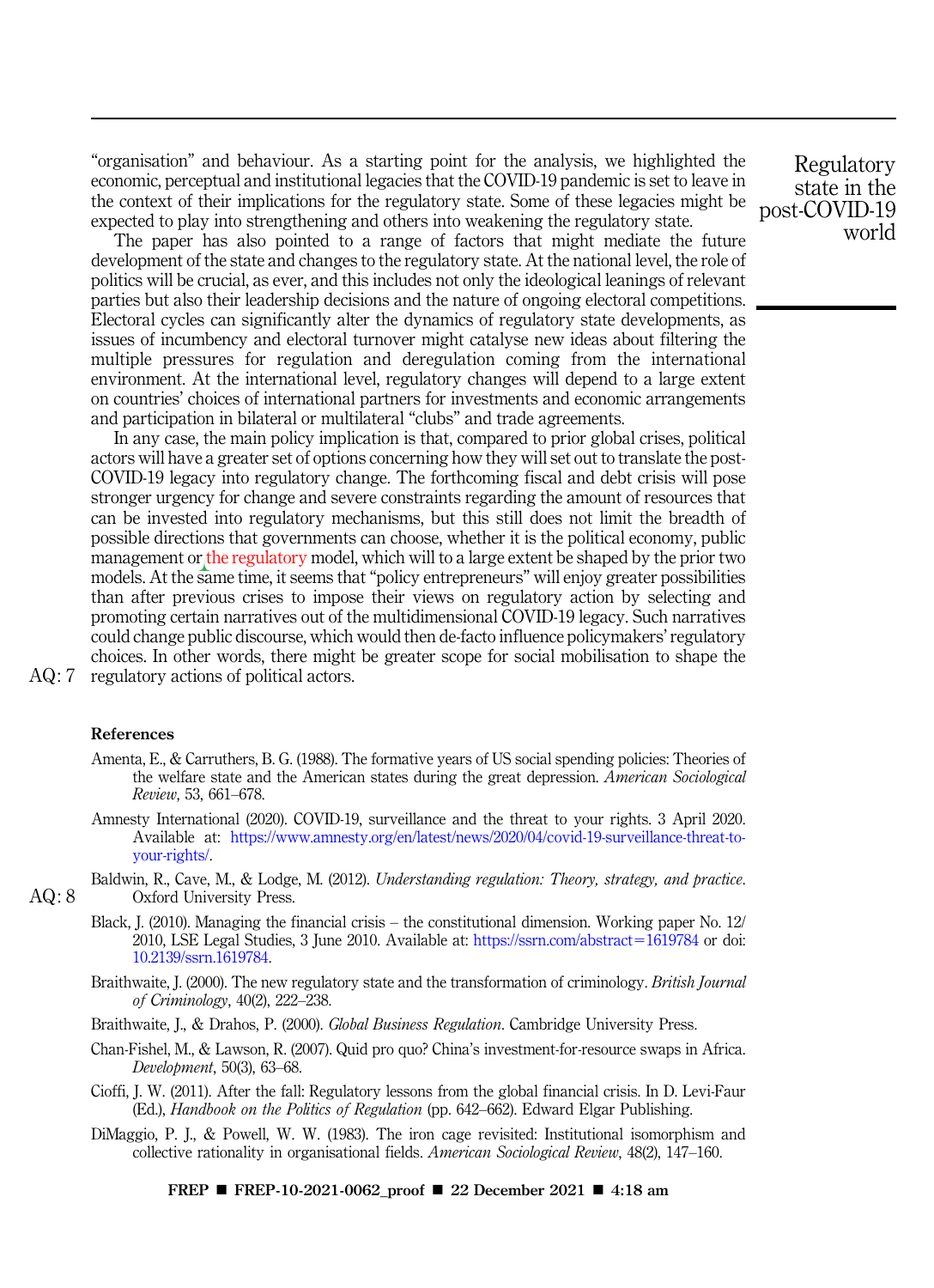- Dolowitz, D. P., & Marsh, D. (2000). Learning from abroad: The role of policy transfer in contemporary policy-making. *Governance*, 13(1), 5–23.
	- Dunlop, C. A., Ongaro, E., & Baker, K. (2020). Researching COVID-19: A research agenda for public policy and administration scholars. *Public Policy and Administration*, 35(4), 365–383.
	- Gilardi, F. (2002). Policy credibility and delegation to independent regulatory agencies: A comparative empirical analysis. *Journal of European Public Policy*, 9(6), 873–893.
	- Gilardi, F., Jordana, J., & Levi-Faur, D. (2006). Regulation in the age of globalisation: The diffusion of regulatory agencies across Europe and Latin America. Working Paper No. 2006/1. IBEI. Available at: https://ssrn.com/abstract=960739 or doi: 10.2139/ssrn.960739.
	- Gunningham, N. (2009). The new collaborative environmental governance: The localisation of regulation. *Journal of Law and Society*, 36(1), 145–166.
	- Hall, P. A., & Soskice, D. (2003). Varieties of capitalism and institutional change: A response to three critics. *Comparative European Politics*, 1(2), 241–250.
	- Heald, D. (1988). The United Kingdom: Privatisation and its political context. *West European Politics*, 11(4), 31–48.
	- Heims, E., & Lodge, M. (2018). Customer engagement in UK water regulation: Towards a collaborative regulatory state? *Policy & Politics*, 46(1), 81–100.
	- Heims, E., & Tomic, S. (2021). Covid-19 vaccines and the competition between independent and politicised models of regulation. *LSE Blog*, 11 March 2021. Available at: http://eprints.lse.ac.uk/ 110038/1/europpblog\_2021\_03\_11\_covid\_19\_vaccines\_and\_the\_competition\_between.pdf.
	- Higgins, E. T. (1997). Beyond pleasure and pain. *American Psychologist*, 52(12), 1280–1300.
	- Hood, C. (1991). A public management for all seasons?. *Public Administration*, 69(1), 3–19.
	- Hood, C. (1994). *Explaining Economic Policy Reversals*. Buckingham: Open University Press.
	- House of Lords (Select Committee on the Constitution) (2021). COVID-19 and the use and scrutiny of emergency powers. 3rd Report of Session 2021–22. Authority of the House of Lords. Available at: https://committees.parliament.uk/publications/6212/documents/69015/default/.
	- Hutter, B. M., & Lloyd-Bostock, S. (2017). *Regulatory Crisis: Negotiating the Consequences of Risk, Disasters and Crises*. Cambridge University Press.
	- Innes, M., Davies, B., & McDermont, M. (2019). How co-production regulates. *Social & Legal Studies*, 28(3), 370–391.
- King, B. (2021). How much is Covid costing the UK and how will we pay? *BBC*, 22 June 2021. Available at: https://www.bbc.co.uk/news/business-52663523.
- Kingdon, J. W. (1984). *Agendas, Alternatives, and Public Policies* (Vol. 45, pp. 165–169). Little, Brown and Company.
- Koop, C., & Lodge, M. (2017). What is regulation? An interdisciplinary concept analysis. *Regulation & Governance*, 11(1), 95–108.
- Koop, C., & Lodge, M. (2020). British economic regulators in an age of politicisation: From the responsible to the responsive regulatory state? *Journal of European Public Policy*, 27(11), 1612–1635.
- Kumar, A. (2020). *Monopsony Capitalism: Power and Production in the twilight of the Sweatshop Age*. Cambridge University Press.
- Lauren, F. (2021). Regulator reputation and stakeholder participation: A case study of the UK's regulatory sandbox for fintech. *European Journal of Risk Regulation*, 1–20. doi: 10.1017/err.  $2021.44.$  AQ: 9
- Lavenex, S., Serrano, O., & Büthe, T. (2021). Power transitions and the rise of the regulatory state: Global market governance in flux. *Regulation & Governance*, 15(3), 445–471.
- Leftwich, A. (1995). Bringing politics back in: Towards a model of the developmental state. *The Journal of Development Studies*, 31(3), 400–427.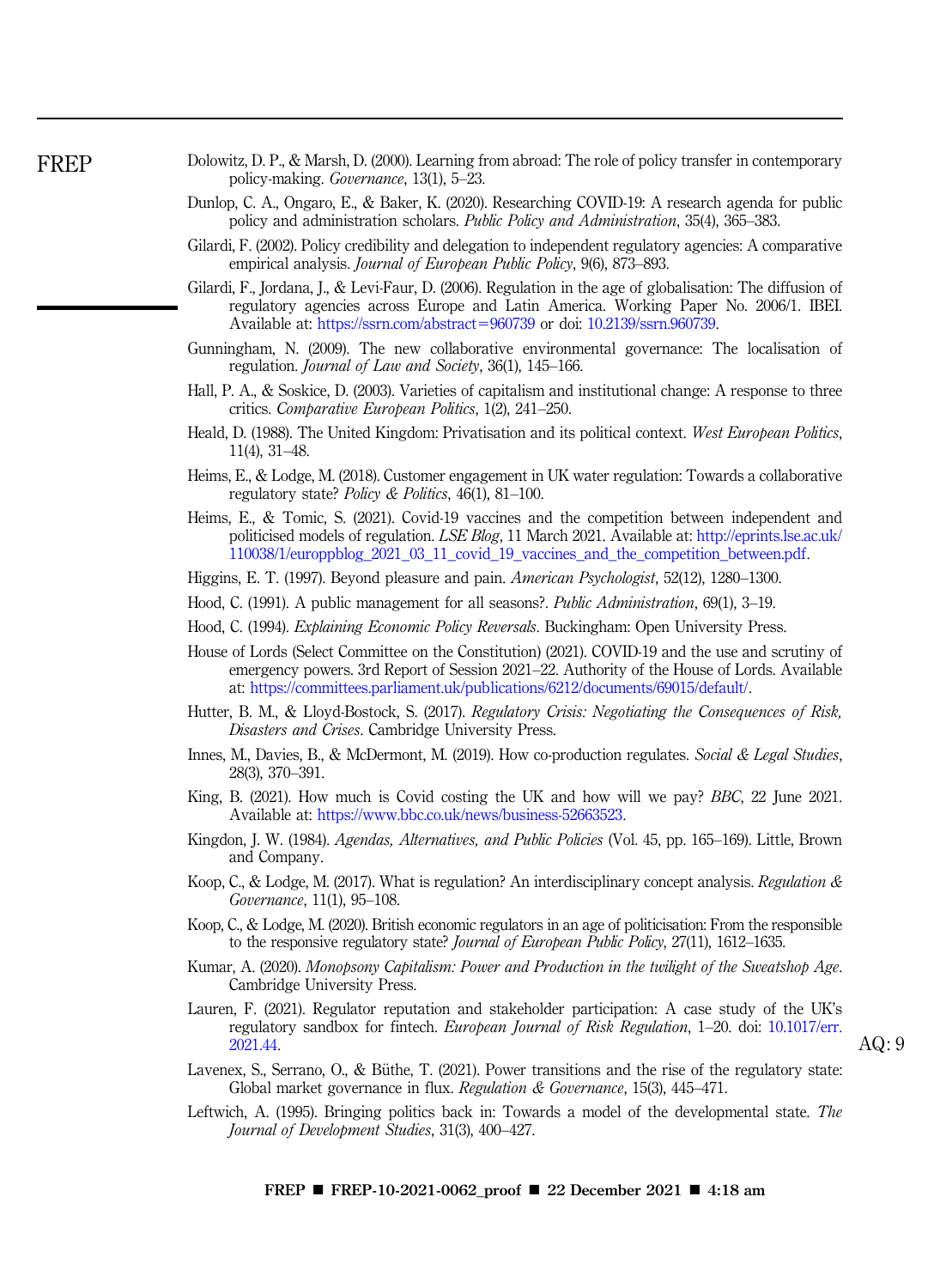- Levi-Faur, D. (2005). The global diffusion of regulatory capitalism. *The Annals of the American Academy of Political and Social Science*, 598(1), 12–32.
- Levi-Faur, D. (2014). The welfare state: A regulatory perspective. *Public Administration*, 92(3), 599–614.
- Lodge, M. (2008). Regulation, the regulatory state and European politics. *West European Politics*, 31(1-2), 280–301.
- Lodge, M., & Wegrich, K. (2012). Introduction: Executive politics in times of crisis. In M. Lodge & K. Wegrich (Eds.), *Executive politics in times of crisis* (pp. 1–15). Palgrave Macmillan.
- Loughlin, M., & Scott, C. (1997). The regulatory state. In P. Dunleavy, I. Holliday, A. Gamble, & G. Peele (Eds.), *Developments in British Politics* (pp. 205–219). Palgrave Macmillan.
- Majone, G. (1994). The rise of the regulatory state in Europe. *West European Politics*, 17(3), 77–101.
- Majone, G. (1997). From the positive to the regulatory state: Causes and consequences of changes in the mode of governance. *Journal of Public Policy*, 17(2), 139–167.
- Mazzucato, M., & Gould, G. (2021). Mission-driven localities. *Project Syndicate*, 22 July 2021. Available at: https://www.project-syndicate.org/commentary/mission-driven-local-governments-bymariana-mazzucato-and-georgia-gould-2021-07.
- Milliken, D., & Schomberg, W. (2021). UK economy slumps by record 10% in 2020 after COVID hit. *Reuters*, 12 February 2021. Available at: https://www.reuters.com/article/uk-health-coronavirusbritain-economy-idUSKBN2AC0KQ.
- Moran, M. (2002). Understanding the regulatory state. *British Journal of Political Science*, 32(2), 391–413.
- Moran, M. (2003). *The British regulatory state: High modernism and hyper-innovation*. Oxford University Press on Demand.
- OECD (2020). *Legislative Budget Oversight of Emergency Responses: Experiences During the Coronavirus (COVID-19) Pandemic*. Paris: OECD.
- OECD (2021). *Tax Administration: Towards Sustainable Remote Working in a Post COVID-19 Environment*. Paris: OECD.
- Ostrom, E. (1993). A communitarian approach to local governance. *National Civic Review*, 82(3), 226–233.
- Ozel, I. (2012). The politics of de-delegation: Regulatory (in)dependence in Turkey. *Regulation & Governance*, 6(1), 119–129.
- Peltzman, S., Levine, M. E., & Noll, R. G. (1989). The economic theory of regulation after a decade of deregulation. *Brookings Papers on Economic Activity: Microeconomics*, 1–59.
- Pollitt, C., & Bouckaert, G. (2017). *Public Management Reform: A Comparative Analysis-into the Age of austerity*. Oxford University Press.
- Rhodes, R. A. (1994). The hollowing out of the state: The changing nature of the public service in Britain. *The Political Quarterly*, 65(2), 138–151.
- Roubini, N. (2021). Conditions are ripe for repeat of 1970s stagflation and 2008 debt crisis. *The Guardian*, 2 July 2021. Available at: https://www.theguardian.com/business/2021/jul/02/1970sstagflation-2008-debt-crisis-global-economy.
- Scott, C. (2000). Accountability in the regulatory state. *Journal of Law and Society*, 27(1), 38–60.
- Scott, C. (2006). Privatisation and regulatory regimes. In M. Moran, M. Rein, & R. E. Goodin (Eds.), *Oxford Handbook of Public Policy* (pp. 651–669). Oxford University Press.
- Simmons, B. A., Dobbin, F., & Garrett, G. (2008). Introduction: The diffusion of liberalisation. In B. A. Simmons, F. Dobbin, & G. Garrett (Eds.), *The Global Diffusion of Markets and Democracy* (pp. 1–64). Cambridge University Press.
- Stigler, G. J. (1971). The theory of economic regulation. *The Bell Journal of Economics and Management Science*, 2(1), 3–21.

FREP ■ FREP-10-2021-0062\_proof ■ 22 December 2021 ■ 4:18 am